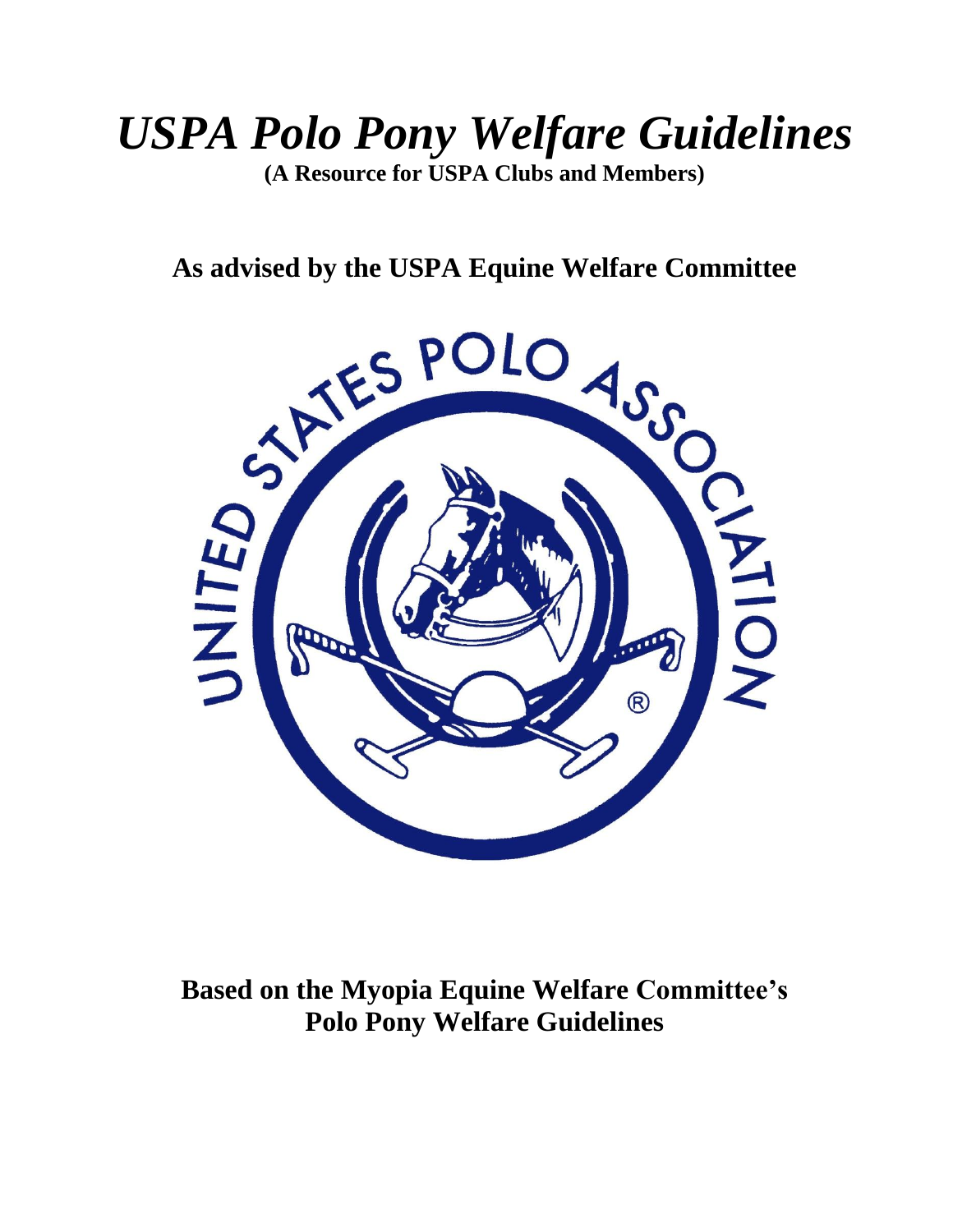Dear Fellow Players and Friends,

We would like to thank Cissie Snow and her Polo Pony Welfare group at Myopia Polo Club for this booklet concerning Club Polo Pony Welfare Guidelines. Myopia has generously allowed us to create this version so that all of our USPA Clubs can benefit from this useful guide.

We are thankful as well to the chairman, Chuck Weaver, and CEO, Peter Rizzo, for their support. We would also like to recognize and thank the Equine Welfare Committee who participated and are listed below.

Over the last 20 years, we have tried to grow the USPA's knowledge and practice of equine welfare. We hope that this booklet will help to bring this knowledge and practice of equine welfare a little closer to home for all of us, and to provide ongoing useful information, as well.

We welcome your continuing thoughts and suggestions, for it is this entrepreneurial spirit that brought this booklet into being and is a major key to our growth and understanding of polo pony welfare.

Thanks always for your support. Sincerely,

Clint Nangle

USPA Governor and Chairman of the Equine Welfare Committee

| Thank you to those included in creating this book: |                    |               |  |  |  |
|----------------------------------------------------|--------------------|---------------|--|--|--|
| Clint Nangle                                       | Cissie Snow        | Dr. Josh Hall |  |  |  |
| Lindsay Dolan                                      | Margie Paur        |               |  |  |  |
| Mark Sedacca                                       | Dr. Bill Patterson |               |  |  |  |



Thank you so much to all the concerned and knowledgeable equestrians who frequent our polo games for recognizing the need for communication and education in our horse community. As in all endeavors of this sort, there are many to thank. First and foremost are all the horses who love to play the sport of polo. Second is the person who gave them the loudest voice, Susanna Colloredo-Mansfeld as well as our Myopia Polo Captain, Franz Colloredo-Mansfeld, who gave us free rein to pursue this passion. And last but not least, Ray Denis, who brought clarity and experience to our table.

MPEWC members: The Advisory Board: Peter Poor- Northeast Circuit Governor Susanna Colloredo-Mansfeld David Strouss- Attorney Bryan Parrott, DVM Tracy Strouss Cathy Taylor

C.J.Brown Ray Denis- Consultant

Many thanks also to Myopia Polo for providing us all with such a beautiful venue!

Cissie Snow

Chairperson of the MPEWC

Special Thanks to our Copy Editor - Steven Rizzo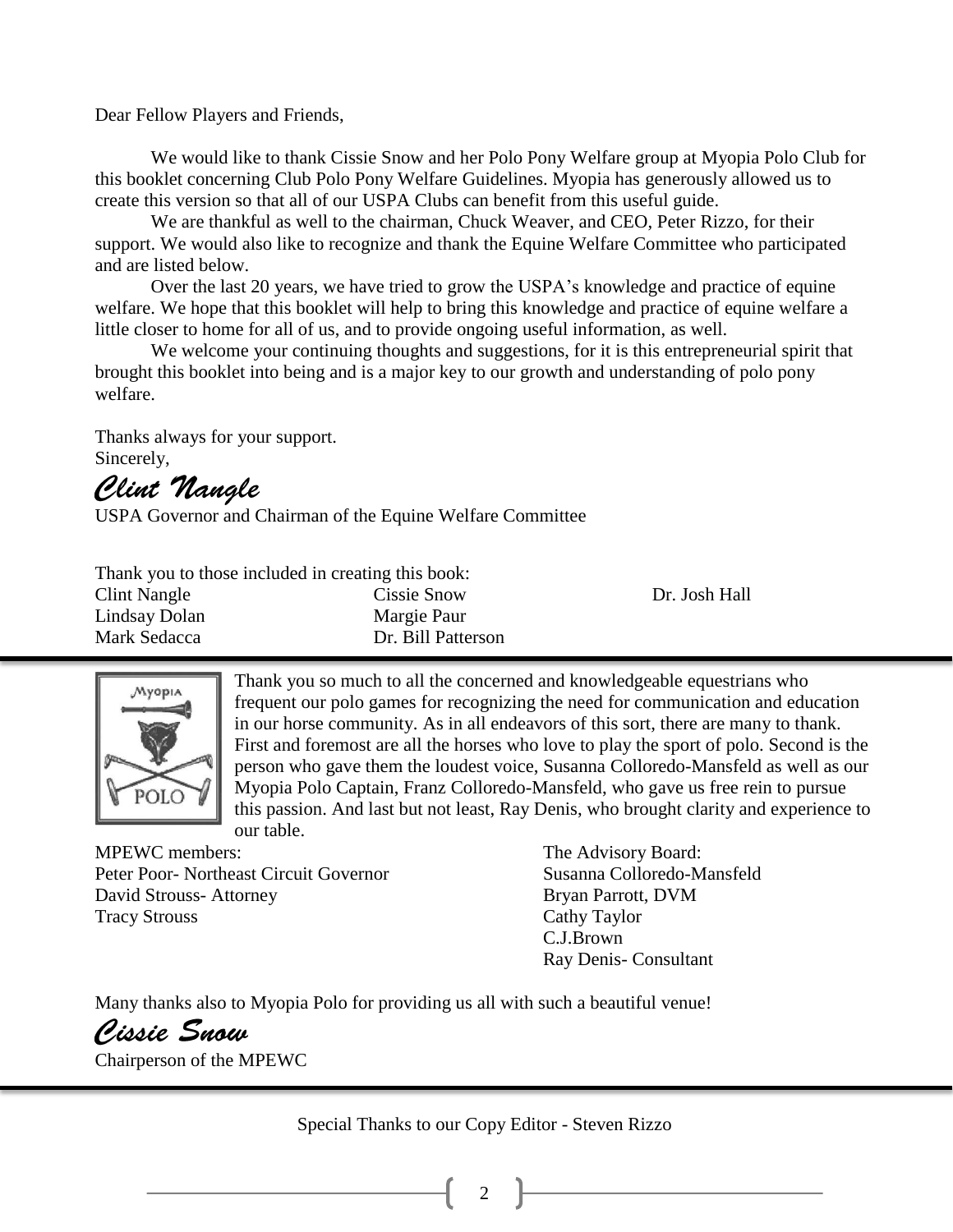

### ©Melinda Brewer

| PAGE |
|------|
|      |
|      |
|      |
|      |
|      |
|      |
|      |
|      |
|      |
|      |
|      |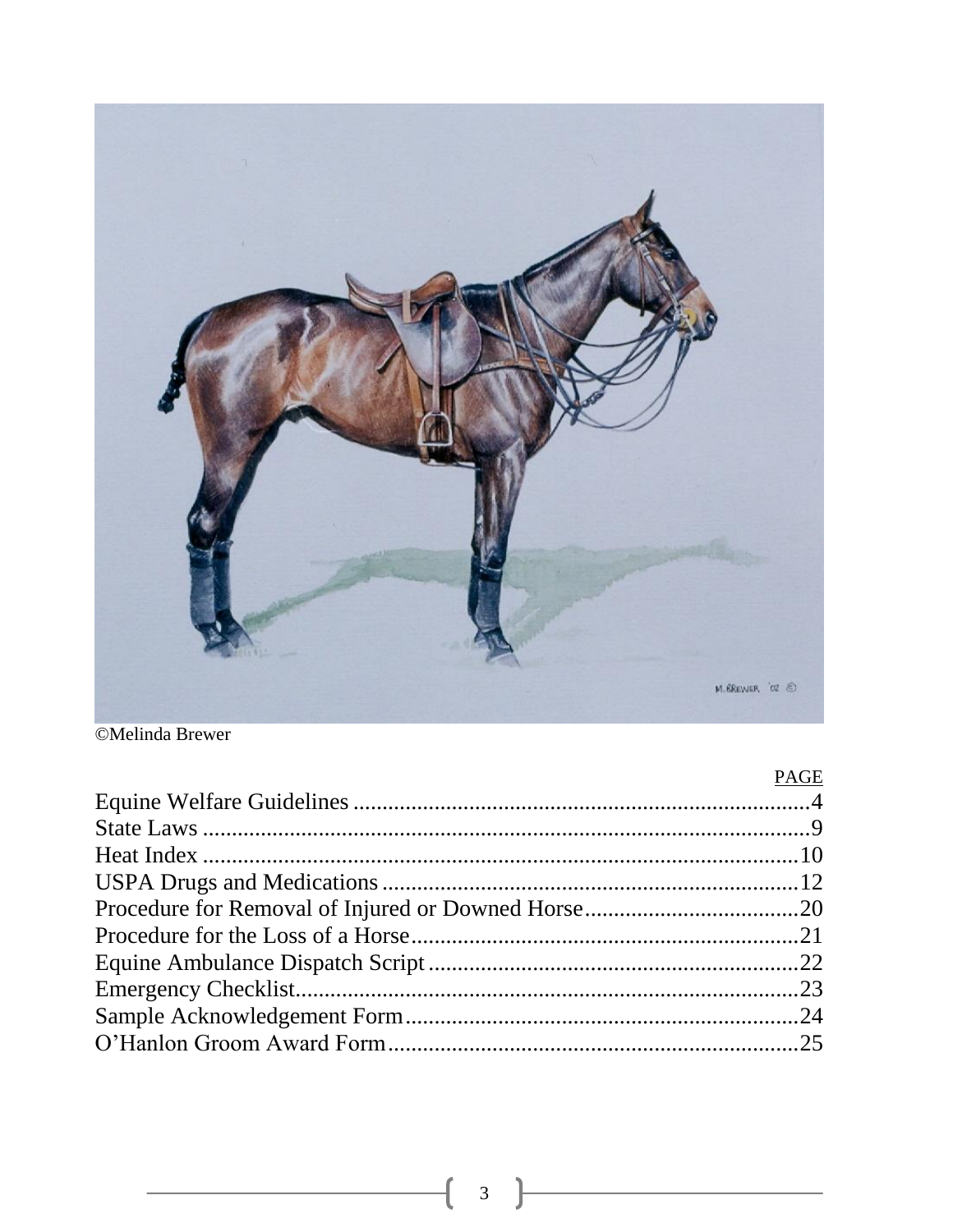### Equine Welfare Guidelines

The following polo pony welfare guidelines are current rules taken from the United States Polo Association By-Laws, Constitution, Rules of Outdoor and Arena Polo, Rules Interpretations, Tournament Conditions and Umpire Guide*.*

Code:

gray background = USPA Rule Interpretations or Examples *underline with italics* = Equine Welfare Committee Interpretations or Examples

#### *The United States Polo Association (USPA) has established the following Code of Conduct for all Member Clubs and Individuals:*

- 1. Always respect the game and all USPA rules and tournament conditions.
- 2. Always respect your teammates, opponents and officials.
- 3. Always demonstrate good sportsmanship.
- *4. Always consider the welfare of the horses.*
- 5. Always respect the club and the club facilities
- 6. Always compete without the use of drugs or alcohol.
- 7. Always compete to win.

*Code of Conduct, Part 2: Equine Welfare Committee Interpretation…Always respect your teammates, opponents, officials and mounts.*

#### **United States Polo Association**

#### *Outdoor Rules - Teams, Players, Substitutes, Equipment, Mounts and Mounts' Equipment*

#### *Part 4. Equipment*

C- Sharp spurs, protruding buckles, or studs on a player's boots or knee guards are not allowed.

#### *Part 5. Mounts*

- A- A mount is a horse or pony of any breed or size.
- B- A mount blind in one eye may not be played.
- C- A mount showing vice, or not under proper control, shall be removed from the game.
- D- No mount shall be played in any event for more than one team. Unlike many other penalties which an Umpire may elect not to exact, the penalty for violation of this rule must be exacted if a Referee, an Umpire, or a member of the Tournament Committee is notified of or otherwise becomes aware of the likelihood of the violation prior to 24 hours after the violation took place.
- E- A mount may be removed from the game if there is blood in its mouth, or on its flanks, or anywhere on a horse's body.
- F- A mount found to be improperly conditioned may be removed from the game.
- G- Whip and spurs may not be used unnecessarily or excessively, such as:
	- (1) Slash whipping loud repeated strokes
	- (2) Over whipping in excess of three strokes or when mount is laboring.
	- (3) Heavy whipping following a missed play.
- H- No player may intentionally strike a mount with any part of the mallet.

 $\begin{array}{ccc} & 4 \end{array}$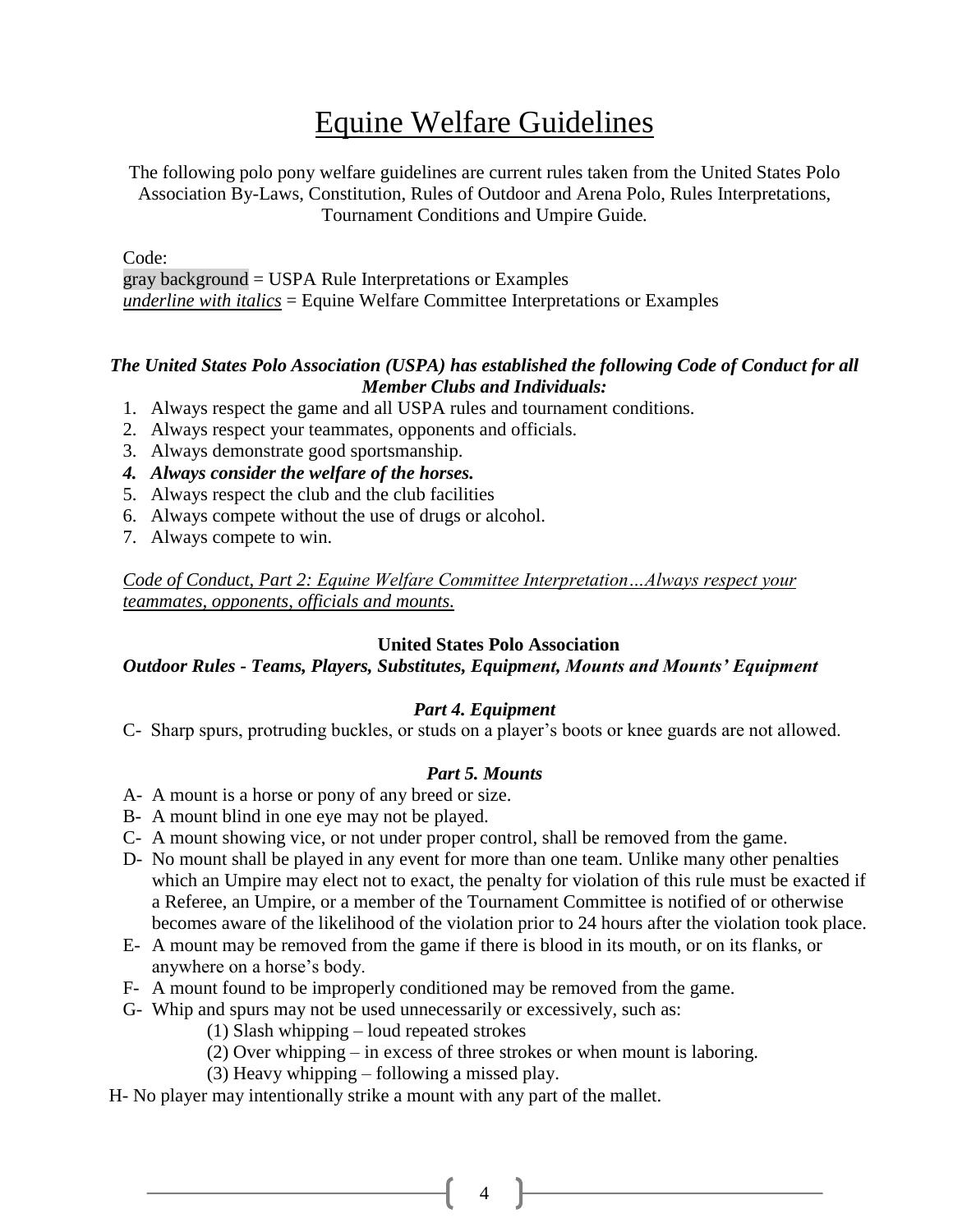*5. Mounts F, G, H…United States Polo Association Interpretation:* The Mandate is that Umpires are to take positive action to protect players and the sport from the perception of animal abuse. The Umpires must award a Penalty, which not only penalizes the fouling side, but recognizes any advantage the fouled side lost when the play was stopped.

If, in the opinion of the Umpire(s), a mount is deemed physically unfit from exhaustion, distress, lameness, excessive sweating and/or laboring in breathing the Umpires may remove the mount for the remainder of the chukker or the entire game.

If any player abuses a mount, play should be stopped immediately and the appropriate penalty awarded.

In the case of visible blood, time should be called when play is next stopped. The player may have up to 5 minutes to clean up the mount or change. If the wound continues to bleed, the mount shall be ordered off the field. The mount may return to the game later, if its condition permits.

*5. Mounts F: a mount found to be improperly conditioned may relate to the underweight or overweight condition of mount as assessed by the Equine Welfare Representative.* 

*5. Mounts G: Equine Welfare Committee Defines as: being applied from the time when the polo pony arrives on the polo grounds, during the game, and following the game, until the polo pony leaves the grounds.*

*5. Mounts H: Intentionally and/or maliciously striking a mount with any part of the mallet specifically includes, however is not limited to, hitting the horse behind the saddle or head or neck with any part of the mallet.*

#### *Part 6. Mounts Equipment*

- A- Shoes with an outer rim, toe grab, screws or frost nails are not allowed. Dull heel calks are allowed on hind shoes only. The calks can either be fixed or removable (screw-in), and should be dull, without sharp edges and no greater than one inch from the sole surface of the shoe to the ground surface.
- B- Blinkers or shadow rolls are not allowed.
- C- Protection of the pony by boots or bandages will be used on the front legs and is recommended on the hind legs.
- D-

Part 6 A – *United States Polo Association Interpretation* Screw-in, removable calks are preferred

#### *Part 21. How Play Is Interrupted*

- F- Fallen or Injured Mount
	- (1) If a mount falls or is injured, the Umpire shall stop the game immediately.
	- (2) A player whose mount has fallen may change to another mount within 5 minutes. The fallen mount may be returned to the game.
	- (3) A player whose mount has been injured shall change to another mount within 5 minutes. A mount removed due to injury may not return to the game.

*5- How Play Is Interrupted… United States Polo Association Interpretation:* B – Fouls involving safety of player or mount should be called at the instant they occur.

 $5 \quad \parallel$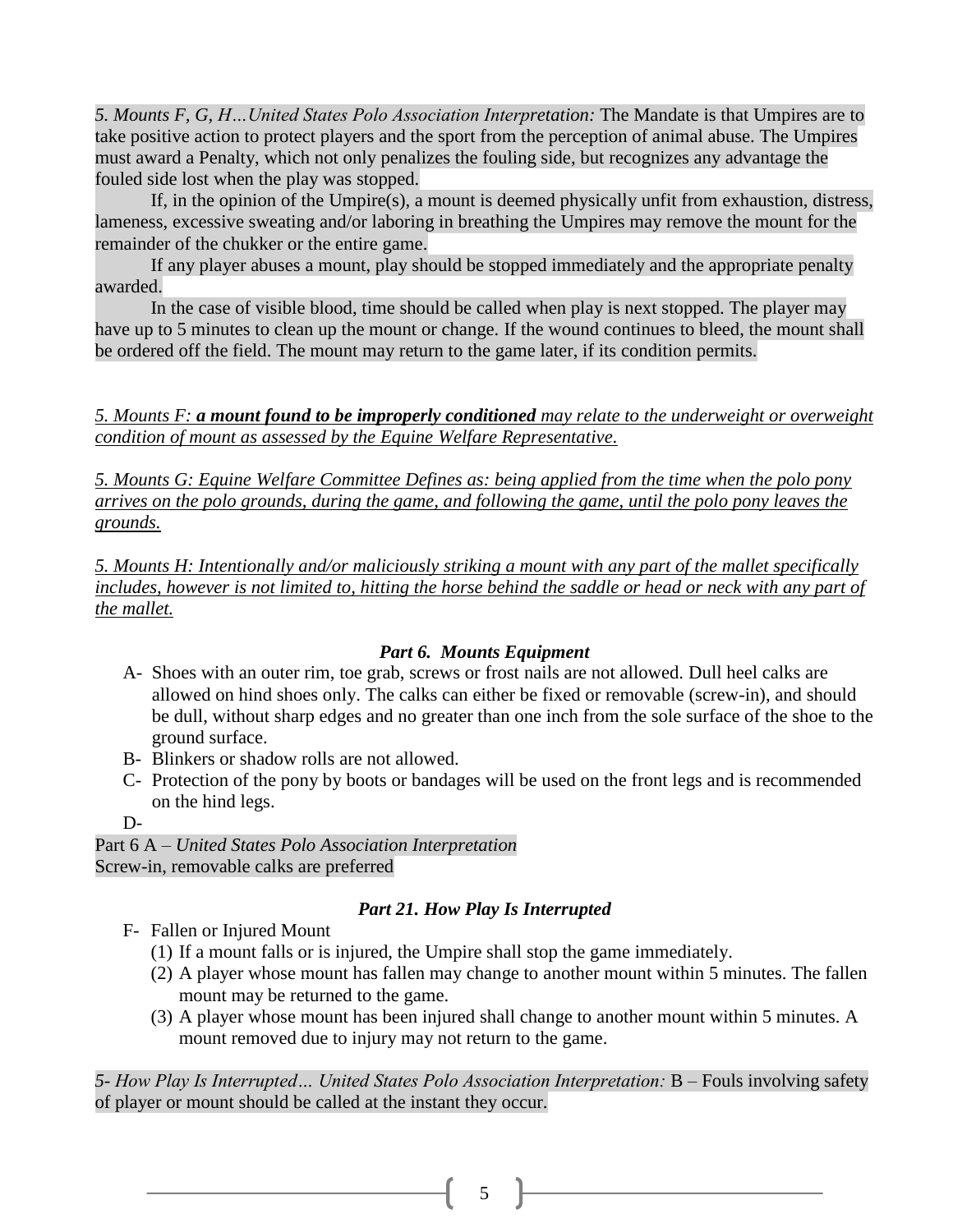*Examples:* After a particularly hard bump, Blue No. 3 asks for time out to check his mount. The mount trots out sound, Blue No. 3 remounts and play continues. If Blue No. 3 elects to change mounts, the time out will be extended, but the mount may not return to the game.

Red No. 3's mount falls after a collision. The Umpire's whistle should sound immediately. Red No. 3 may trot out the horse and remount or change. If he elects to change the mount may return to the game.

Blue No. 2's mount is tired after a long run. If Blue requests time out to change, the mount may not return to the game. If Blue changes as the game proceeds, the mount may be played later.

*5. How Play is Interrupted - Equine Welfare Committee Interpretation…* it is recommended that a predetermined horse trailer or, when available, a fully equipped equine ambulance with trained personnel should be on site during all USPA competitions.

#### *Part 26. Dangerous Riding*

On even terms, a player may ride off an opponent or may interpose the player's mount between an opponent and the ball, but may not ride dangerously, as for example:

A- Riding off in a manner dangerous to a player or mount; i.e. undue force. What is considered a dangerous ride off is left to the discretion of the Umpire. Whenever a mount is knocked off balance, whether it falls or not, a dangerous ride off has occurred, and the mere fact that some of the dangerous factors listed were absent does not mean that a foul should not be called. The following factors, among others, should be taken into consideration:

(1) Relative speeds of the two mounts. It is very dangerous to ride off an opponent if you are not moving at approximately the same speed, whether it be fast or slow.

(2) Relative sizes of the two mounts.

(3) Relative positions of the two mounts. It is dangerous if either mount is more than a foot or two ahead of or behind the other.

(4) The angle at which the mounts converge. At high speeds, angles which might be safe at slower speeds become extremely dangerous.

(5) States of exhaustion of mounts involved.

(6) Lack of readiness of an opponent for the ride off (blind-siding)

B- Zigzagging in front of another player riding at a gallop.

C- Pulling or sliding across or over a mount's fore or hind legs in such a manner as to risk tripping either mount.

D- Riding an opponent across or into the Right of Way of another player at an unsafe distance.

E- Exhibiting a lack of consideration for safety on the part of a player for the player, player's mount, or for another player or mount.

F- Two players of the same team riding off an opponent at the same time, whether or not being on the Right of Way. However, it is not necessarily a foul for a player to hook or strike an opponent's mallet while the opponent is being ridden off by a teammate of the player hooking or striking.

G- Riding at an opponent in such a manner as to intimidate and cause the opponent to pull out or miss the stroke although no entry or cross of the Right of Way actually occurs.

H- Deliberately riding one's mount into the stroke of another player. For the purpose of this Rule, a "dribble," in which the mallet head is not raised above the mount's hock or knee, is not considered a "stroke."

6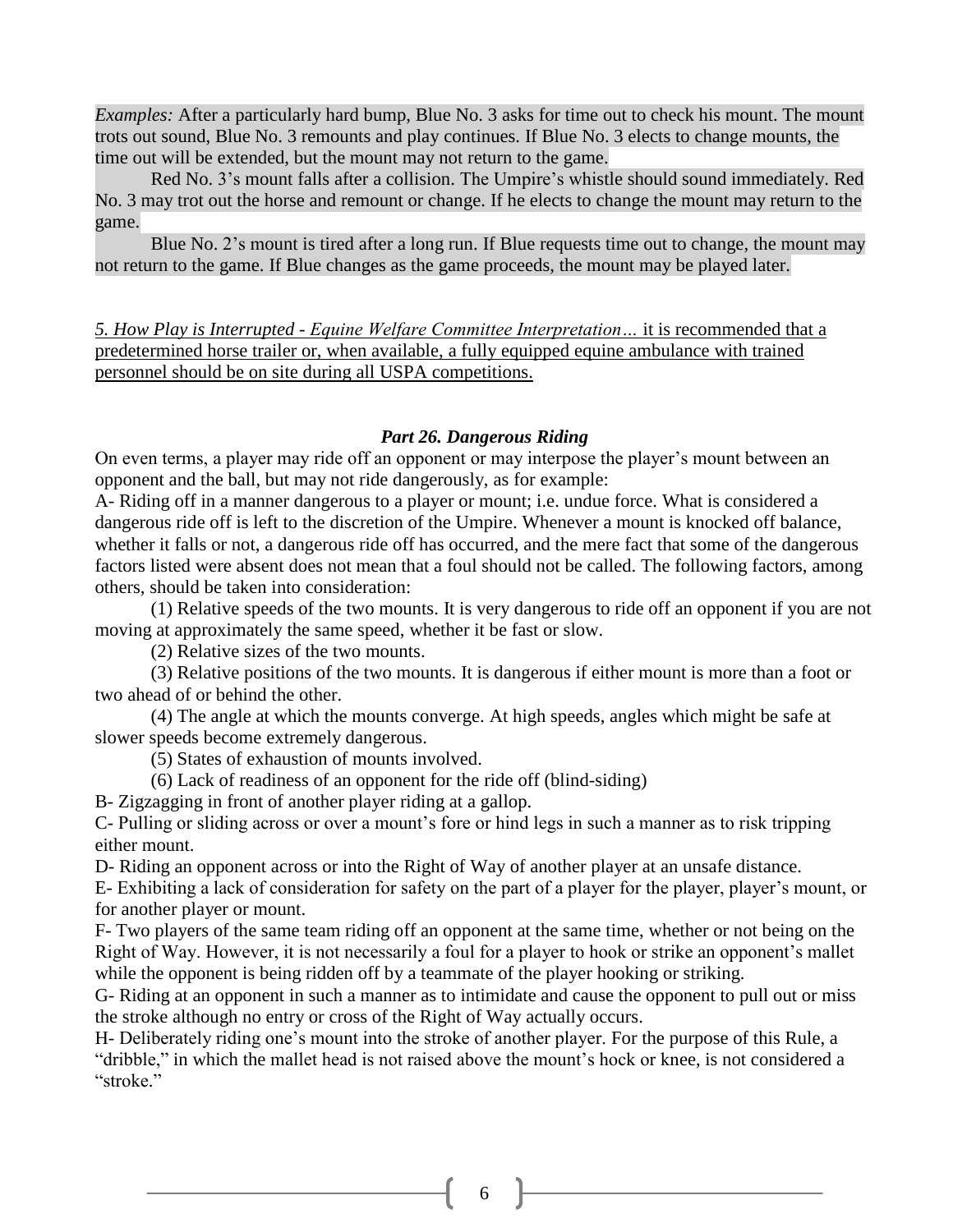*26. Dangerous Riding -A… United States Polo Association Interpretation:* A legal ride off is performed without displacing the opponent with a forceful blow or jolt. All factors should be taken into consideration when determining a dangerous riding violation, including defining the aggressor. The foul should be called against the aggressor, regardless of which mount is knocked off balance.

#### Examples:

Blue No. 3 hits a long shot down field to Blue No. 2. As Blue No. 2 races to hit the ball, red No. 3, coming to the line of the ball from Blue's left, engages at a high speed and at an angle. As Red collides with Blue shoulder to shoulder, Blue's mount is staggered from the force of contact. The combination of speed and angle created the danger. Foul Red, as he was the aggressor.

Red and Blue meet shoulder to shoulder, at a steep angle and high speed. Both horses are staggered by the impact. The Umpire, if unable to determine the aggressor, should nevertheless stop play and bowl the ball in.

*26. Dangerous Riding – E… United States Polo Association Interpretation:* Any careless or deliberate act which unnecessarily endangers an individual or mount, including the player and the player's own mount, constitutes a violation of this rule.

Examples:

Blue No. 3 dribbles a Penalty 4 toward the goal, hoping to draw a foul on an opposing Red player. In doing so, he finds himself wide of goal with the goal mouth blocked by teammates and opponents. Blue hits a very hard shot into the pack of players hoping to get lucky and score. Foul Blue. This is a careless and deliberate act which endangers players standing properly in the goal mouth.

#### *Part 27. Rough or Abusive Play*

B- No player may physically abuse another player or the player's own or another player's mount.

Examples:

White No. 3 places his mallet in front of Blue No. 2's horse's head to impede Blue's horse. In Blue's attempt to make a play, he strikes White's mallet with the butt of his mallet. The Umpires blow the whistle and announce an offsetting foul, but elect to sit both players down for the remainder of the chukker, with no substitutions. This type of unsportsmanlike conduct will not warrant being ejected for the remainder of the game.

#### *Part 28. Improper Use Of Mallet*

B- No player may reach immediately over and across or under and across any part of an opponent's mount to hit at the ball, nor hit into or among the legs of an opponent's mount. C- No player may use the mallet in a manner which is dangerous or abusive to any other individual or to the player's own or another player's mount.

*28. Improper Use Of Mallet-C… United States Polo Association Interpretation:* Each player is responsible for his or her mallet at all times. The mallet shall not be used in a dangerous or abusive manner whether in the act of hooking or hitting at the ball. The player should be held accountable for the use of his or her mallet, unless another player is clearly at fault by riding into the stroke.

Examples: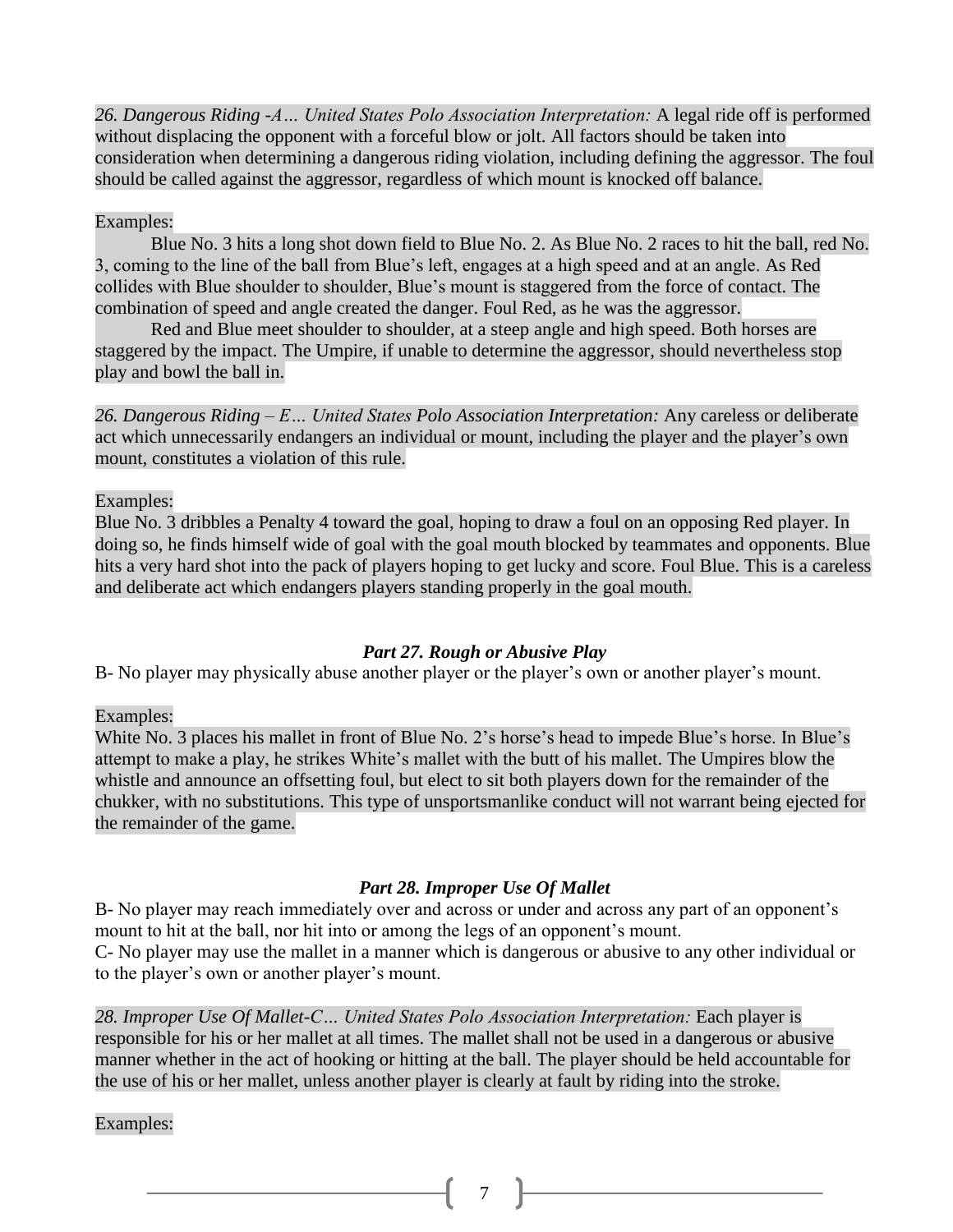Red and Blue ride parallel, but not in contact toward the ball. Blue prepares for a neck shot and strikes Red's mount on the downswing. Foul Blue – Red was safely positioned before the stroke began. Blue has a right to hit the ball straight forward or backward, but does not have the right for his mallet to take up both sides of the line when the defender is riding parallel.

#### *Part 36. Specific Penalties Penalty No. 8*

The mount is ordered off the field by the Umpire and disqualified from being played again during the game. If a mount is ordered off the field for infringement of Rule 6, after removal of the offense, the mount may be allowed to play provided the game is not delayed.

> For a Copy of the USPA Rulebook, please contact: Lindsay Dolan [ldolan@uspolo.com](mailto:ldolan@uspolo.com)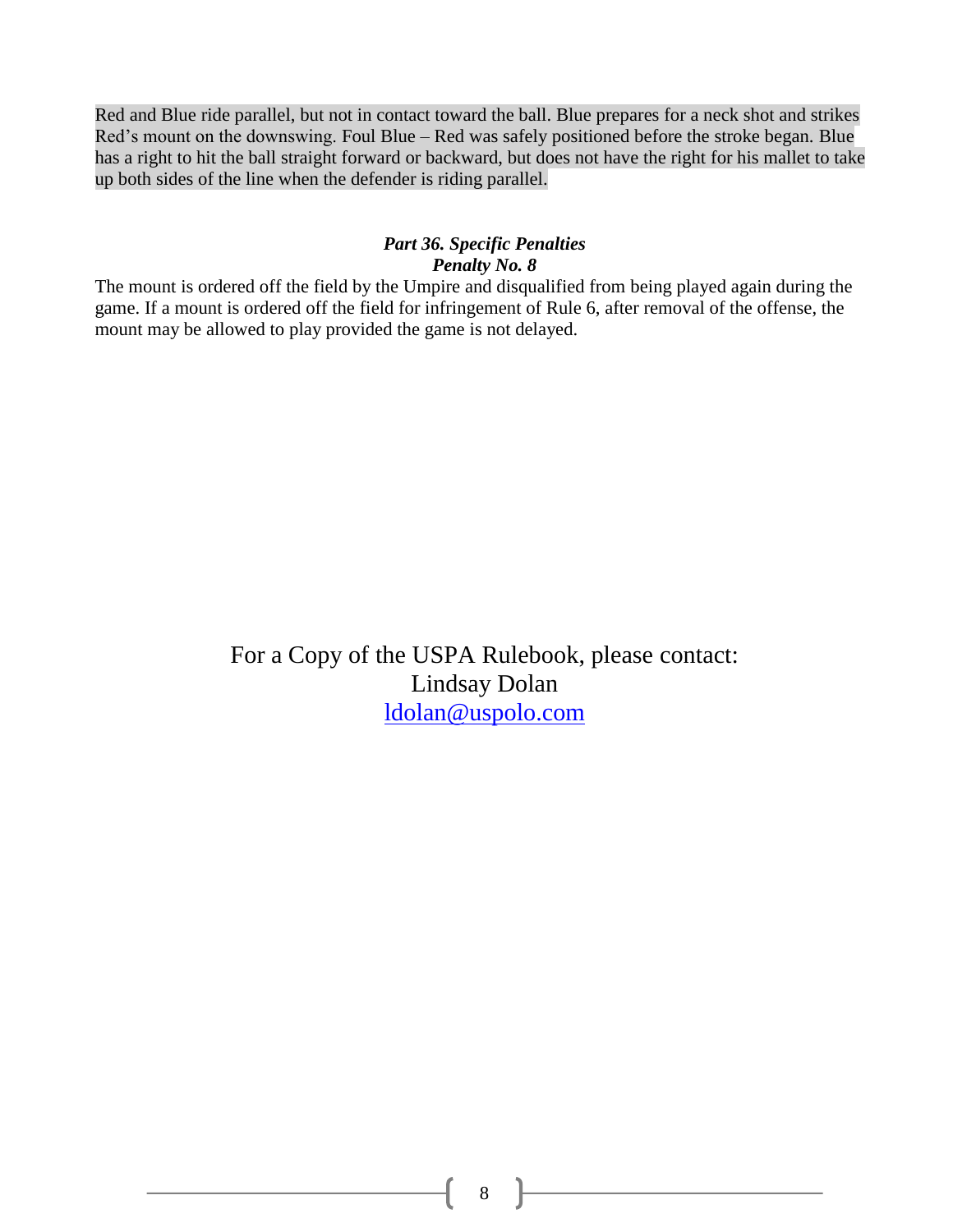### State Law Information

For information on your state's animal cruelty laws, go to:

<http://www.straypetadvocacy.org/PDF/AnimalCrueltyLaws.pdf>

Example:

### **Oklahoma** OK State Title 21: 1685 et seq.

Cruelty to animals is defined as: "overdrive, overload, torture, destroy or kill, or cruelly beat or injure, maim or mutilate, any animal in subjugation or captivity, whether wild or tame, and whether belonging to himself or to another, or deprive any such animal of necessary food, drink or shelter, or who shall cause, procure or permit, or who shall willfully set on foot, instigate, engage in, or in any way further any act of cruelty to any animal." This is a Felony with a fine up to \$5,000, or imprisonment in a county jail for up to one year, or imprisonment in a state penitentiary for up to 5 years. Abandoning an animal or cruelty in transit is a Misdemeanor with a fine of \$100 to \$500, and/or imprisonment up to 1 year. In addition, the person may be required to pay for cost of care and boarding of the victimized animal, There are no exemptions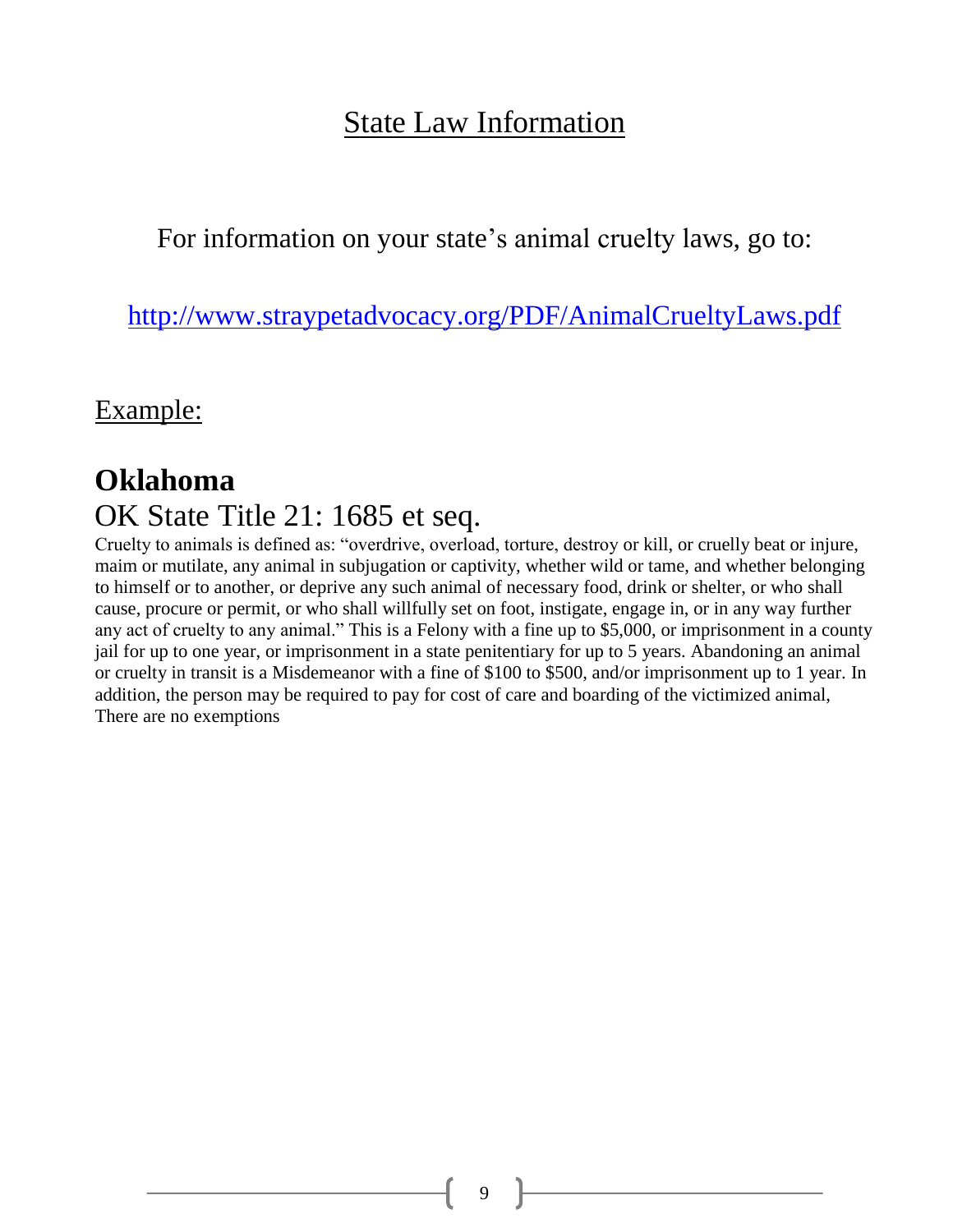### THE DANGER ZONE as reported by Joshua Hall, DVM

Heatstroke is a potentially deadly condition that can come on suddenly with little warning. Heatstroke occurs when heat production outpaces heat loss. A horse's normal temperature is **100 to 100.5** degrees Fahrenheit. Temperatures beyond **103.5** challenge his metabolic processes. Beyond **105** degrees, he may show signs of subtle uncoordination or lack precision and regularity in his paces. He may be fretful and irritable, less attentive and sluggish in his work. If his temperature stays over **105** for longer than a few minutes, a horse's sweating mechanism starts to shut down, and he loses interest in eating and drinking. All that internal heat dulls his brain's cognitive functions, leading to disorientation. If his temperature is not brought down within five to 10 minutes, or if it rises to **108** or beyond, the horse likely will collapse, suffer convulsions and die. At temperatures over **111.2** degrees, tissues can literally break down.

**Heat production even during gentle exercise can increase by 10 to 20 times over resting values. Sprinting results in an increase of 40 to 50 times over resting values. At work levels of 150 heartbeats per minute, a horse's temperature will go up 1.8 degrees Fahrenheit every three minutes.**

Working your horses in a steamy climate significantly increases their susceptibility to heatstroke. High humidity compromises the evaporative process because up to two-thirds of the heat-releasing sweat will roll off of the horse's body before it can evaporate and cool the horse. This means efficient sweating is not always synonymous with efficient cooling. The following rule of thumb has been devised as a guide. If the sum of the temperature and humidity is:

**· Less than 130 - no problem;**

**· Greater than 150 - use caution, especially if the humidity is greater than half of the total;**

**· Greater than 180 - use extreme caution, since normal cooling is almost ineffectual and horses may resort to panting.**

|    | 90  | 91  | 92  | 93  | 94  | 95  | 96  | 97  | 98  | 99  | 100 | 101 | 102 | 103 |
|----|-----|-----|-----|-----|-----|-----|-----|-----|-----|-----|-----|-----|-----|-----|
| 90 | 180 | 181 | 182 | 183 | 184 | 279 | 185 | 186 | 187 | 188 | 288 | 189 | 190 | 191 |
| 85 | 175 | 176 | 177 | 178 | 179 | 180 | 181 | 182 | 183 | 184 | 185 | 186 | 187 | 188 |
| 80 | 170 | 171 | 172 | 173 | 174 | 175 | 176 | 177 | 178 | 179 | 180 | 181 | 182 | 183 |
| 75 | 165 | 166 | 167 | 168 | 169 | 170 | 171 | 172 | 173 | 174 | 175 | 176 | 177 | 178 |
| 70 | 160 | 161 | 162 | 163 | 164 | 165 | 166 | 167 | 168 | 169 | 170 | 171 | 172 | 173 |
| 65 | 155 | 156 | 157 | 158 | 159 | 160 | 161 | 162 | 163 | 164 | 165 | 166 | 167 | 168 |
| 60 | 150 | 151 | 152 | 153 | 154 | 155 | 156 | 157 | 158 | 159 | 160 | 161 | 162 | 163 |
| 55 | 145 | 146 | 147 | 148 | 149 | 150 | 151 | 152 | 153 | 154 | 155 | 156 | 157 | 158 |
| 50 | 140 | 141 | 142 | 143 | 144 | 145 | 146 | 147 | 148 | 149 | 150 | 151 | 152 | 153 |
| 45 | 135 | 136 | 137 | 138 | 139 | 140 | 141 | 142 | 143 | 144 | 145 | 146 | 147 | 148 |
| 40 | 130 | 131 | 132 | 133 | 134 | 135 | 136 | 137 | 138 | 139 | 140 | 141 | 142 | 143 |
| 35 | 125 | 126 | 167 | 208 | 249 | 290 | 331 | 372 | 413 | 454 | 495 | 536 | 577 | 618 |
| 30 | 120 | 121 | 122 | 123 | 124 | 125 | 126 | 127 | 128 | 129 | 130 | 131 | 132 | 133 |

### Temperature (°F)

Relative Humidity %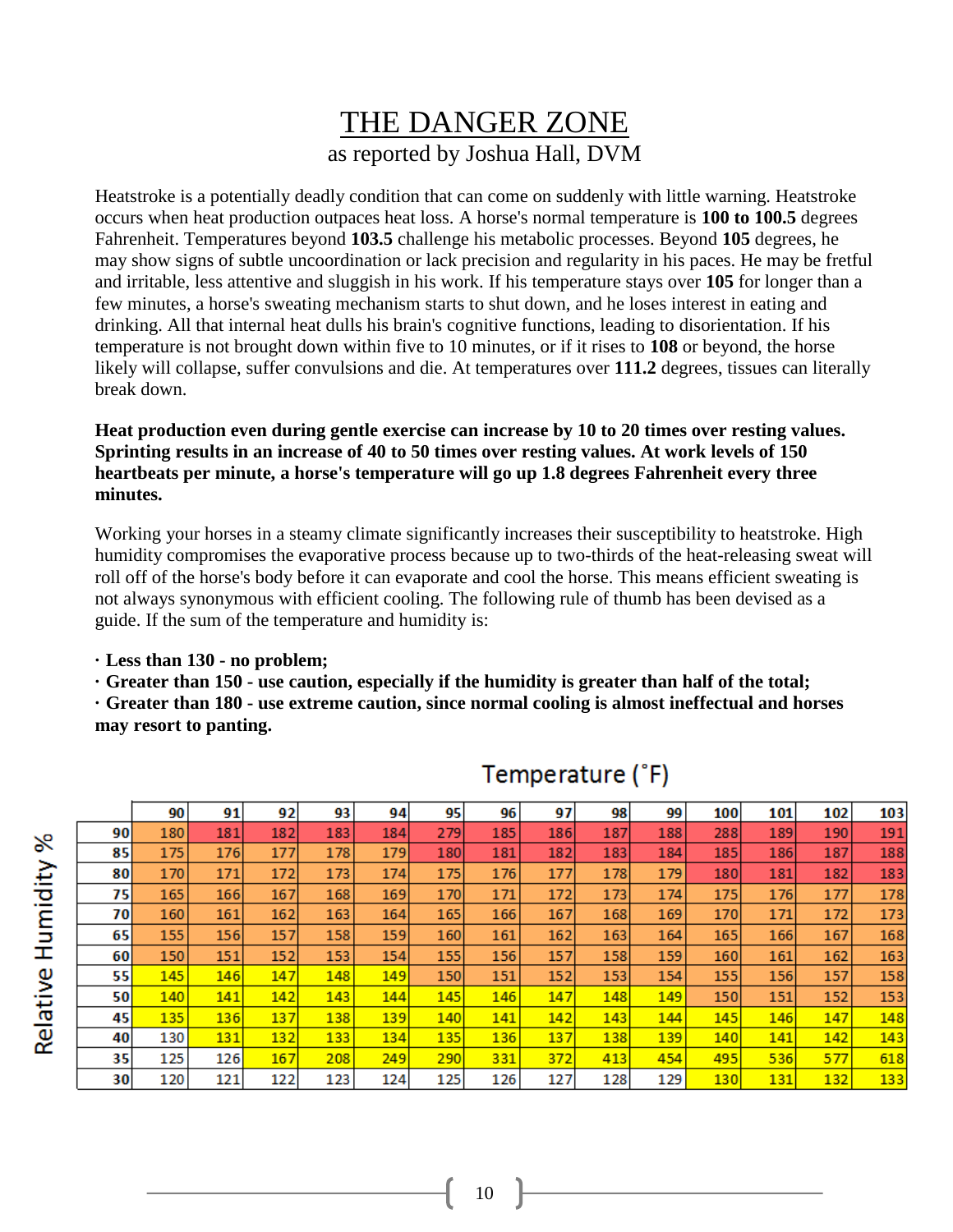A horse will perform normally until overheated. But during a game if your horse refuses to go on, dismount and begin treatment for heatstroke immediately. Other heat stroke symptoms your horse may exhibit are poor gum color, greatly increased pulse and respiration rates and extremely elevated temperature (**106-110 degrees Fahrenheit**). In this condition, horses will often be weak and disoriented and may kick, strike or collapse.

If you are faced with a heatstroke emergency do the following:

· Sponge your horse or douse him with as much cold water as you can, concentrating on his head, neck and legs.

· Keep the horse walking for as long as he's able, and get him in the shade, even if you have to create it yourself with a makeshift awning.

· If there is a breeze, stand him in it; if not, create one by flapping a towel or blanket.

· Force the heat out of his muscles by pumping them manually. This literally squeezes the blood back into circulation to be cooled at the skin surface.

· Call a veterinarian immediately.

Do not let summer's heat and humidity wilt your string. Remember these tips to keep your ponies competitive during this season's dog days:

· Exercise caution when the sum of heat and humidity **exceeds 150**. Do not take chances.

· Dismount immediately if your pony refuses to go on.

· Be sure there is plenty of water at the picket lines. Keep an eye on the ponies until they are completely cooled out.

They may seem okay after a chukker, only to collapse later.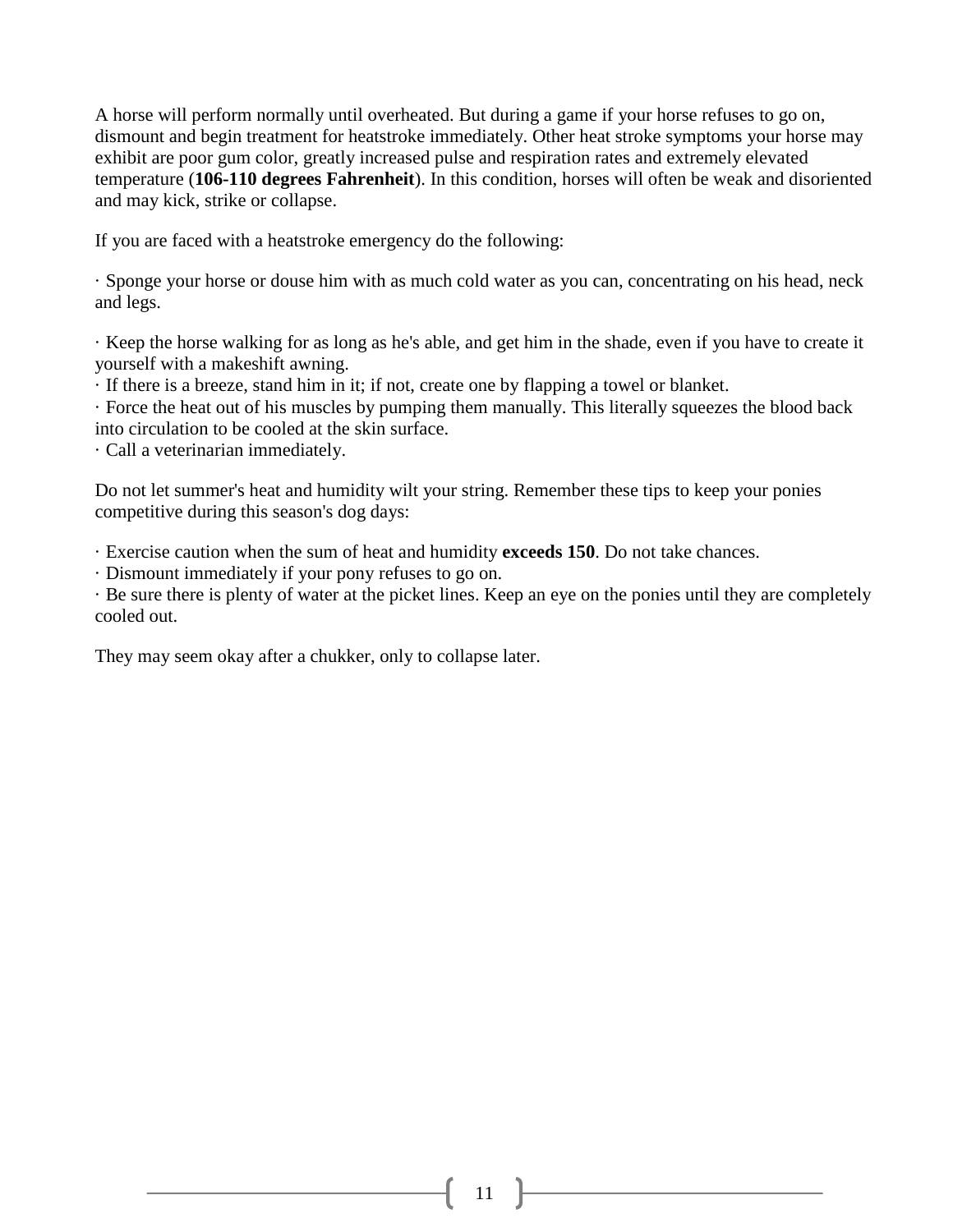### USPA EQUINE DRUGS AND MEDICATIONS RULES

#### **1. PERMITTED DRUGS**

The following classes of drugs are allowed to be administered to polo horses without penalty.

- (1) Antibiotics, with the exception of penicillin procaine
- (2) Dewormers
- (3) Hormonal therapies
- (4) Anti-Ulcer medications

*[USPA Comment: The USPA neither supports nor condones excessive dosages and / or introduction of non-therapeutic levels of the Permitted Drug and / or vitamins and minerals for performance-enhancing purposes. See, e.g., Rule 5.2.e below. Owners and Players are urged to consult their veterinarians for proper dosage levels consistent with these Rules.]*

#### **2. RESTRICTED-USE DRUGS**

2.1. The following drugs are allowed at the following Allowable Blood and Urine Levels and therefore do not require a **USPA Medication Report Form 1** (Therapeutic Drug Use Form).

*[USPA Comment: The Maximum Dosage and Latest Administration Hour Guidelines below are for informational purposes only, but are based on scientific evidence that a sampled horse will generally fall within normal testing ranges. However, each horse is different and therefore Owners, Players and other parties responsible under these Rules are advised to consult with a licensed Veterinarian before using these Restricted Drugs.*

*NOTE FURTHER that Restricted Levels in Blood indicated on the Rule 2.1 Chart below are INCLUDED in Rule 2.1 and therefore any horse testing in excess of those Allowable Levels will subject the responsible parties under these Rules to a charge of a Conduct Violation].*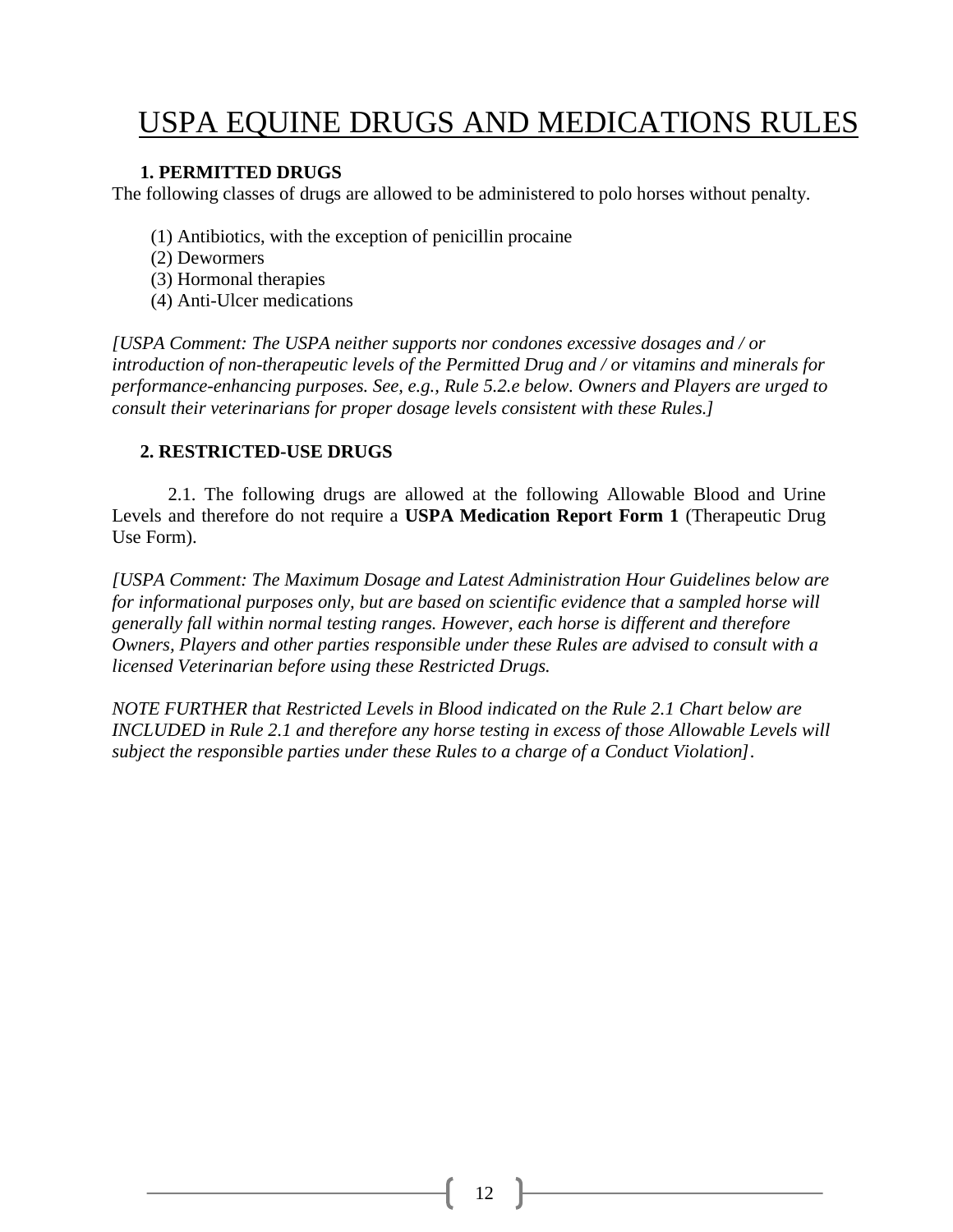#### **Rule 2.1 Chart**

#### RESTRICTED MEDICATION ALLOWABLE BLOOD AND LEVELS and RESTRICTED MEDICATION DOSE AND TIME GUIDELINES

| <b>Medication</b><br>(Generic<br>Name) | <b>Medication</b><br>(Trade<br>Name) | <b>Max Dosage</b><br>per lb of body<br>weight                                  | Latest<br><b>Administration</b><br>Hour    | Administration<br><b>Method</b>                  | <b>Max</b><br>allowed<br>blood<br>permited |
|----------------------------------------|--------------------------------------|--------------------------------------------------------------------------------|--------------------------------------------|--------------------------------------------------|--------------------------------------------|
| Dexmethasone                           | <b>Azlum®</b>                        | $2.0 \,\mathrm{mg}/100 \,\mathrm{lb}$<br>(20mg/1000lb)                         | $>12$ hours                                | IV, IM                                           | < 3.0<br>nanograms/ml                      |
|                                        |                                      | $0.5$ mg/100 lb<br>$(5.0 \text{ mg}/1000 \text{ lb})$                          | $>6$ hours                                 | IV                                               |                                            |
|                                        |                                      | $0.1$ mg/100 lb<br>$(1.0 \text{ mg}/1000 \text{ lb})$                          | $>6$ hours                                 | Oral                                             |                                            |
| Diclofenac                             | Surpass ®                            | 5 inch ribbon, 1/2<br>inch thich                                               | $>12$ hours                                | Topical, 2 doses<br>each 12 hours apart          | < 0.005<br>micrograms/ml                   |
| Firocoxib                              | <b>EquioXX®</b>                      | $0.1$ mg/kg<br>$(0.0455 \text{ mg/lb})$<br>$(45.5 \text{ mg}/1000 \text{ lb})$ | $>12$ hours                                | Oral                                             | < 0.240<br>migrograms/ml                   |
| Phenylbutalone<br>(Bute)               | Butazolidin®                         | $2.0$ mg/lb<br>$(2.0 \frac{g}{1000}$ lb)                                       | $>12$ hours                                | Oral, IV                                         | $\overline{<}15.0$<br>micrograms/ml        |
|                                        |                                      | $1.0$ mg/lb<br>$(1.0 \frac{g}{1000} lb)$                                       | AM & PM Feed                               | Oral, 2 doses<br>each day                        |                                            |
| Fluxin<br>meglumine                    | <b>Banamine®</b>                     | $0.5$ mg/lb<br>$(500 \text{ mg}/1000 \text{ lb})$                              | $>12$ hours                                | Oral, IV                                         | < 1.0<br>micrograms/ml                     |
| Ketoprofen                             | Ketofen®                             | $1.0 \text{ mg}$ /lb<br>$(1.0 \frac{g}{1000}$ lb)                              | >4 hours, but<br>$>6$ hours<br>recommended | IV                                               | < 0.250<br>micrograms/ml                   |
| Meclofenamic<br>Acid                   | Arquel <sup>®</sup>                  | $0.5$ mg/lb<br>$(500 \text{ mg}/1000 \text{ lb})$                              |                                            | Oral, 2 doses<br>each day, 12 hours<br>apart     | $\overline{2.5}$<br>micrograms/ml          |
| Naproxen                               | Naprosyn®                            | $4.0$ mg/lb<br>(4.0 g/1000 lb)                                                 | $>12$ hours                                | Oral                                             | <40.0<br>micrograms/ml                     |
| Methocarbamol                          | Robaxin®                             | $5.0$ mg/lb<br>(5.0 g/1000 lb)                                                 | >6 hours                                   | Oral, IV, 2 doses<br>each day, 12 hours<br>apart | < 4.0<br>micrograms/ml                     |
| Isoxuprine                             | Isoxuprine                           | $0.5$ mg/lb<br>$(500 \text{ mg}/1000 \text{ lb}) > 4$<br>hours                 | $>12$ hours                                | Oral, 2 doses<br>each day, 12 hours<br>apart     |                                            |

2.2. The maximum treatment time for any of the above permitted medications is 5 days, with the exceptions of **diclofenac** and **firocoxib**. **Diclofenac** may be administered for 10 successive days and **firocoxib** may be administered for 14 successive days.

*[USPA Comment: Caution is urged when using compounded medications with varying administration routes not specified above. Only the above administration routes with noncompounded medications have been evaluated for the dose and time recommendations. ]*

2.3. Non-Steroidal Anti-Inflammatory Drugs.

2.3.1. A horse may not be administered more than one permitted Non-Steroidal Anti-Inflammatory Drug (NSAID) during any one 7 day time period.

 $\begin{bmatrix} 13 \end{bmatrix}$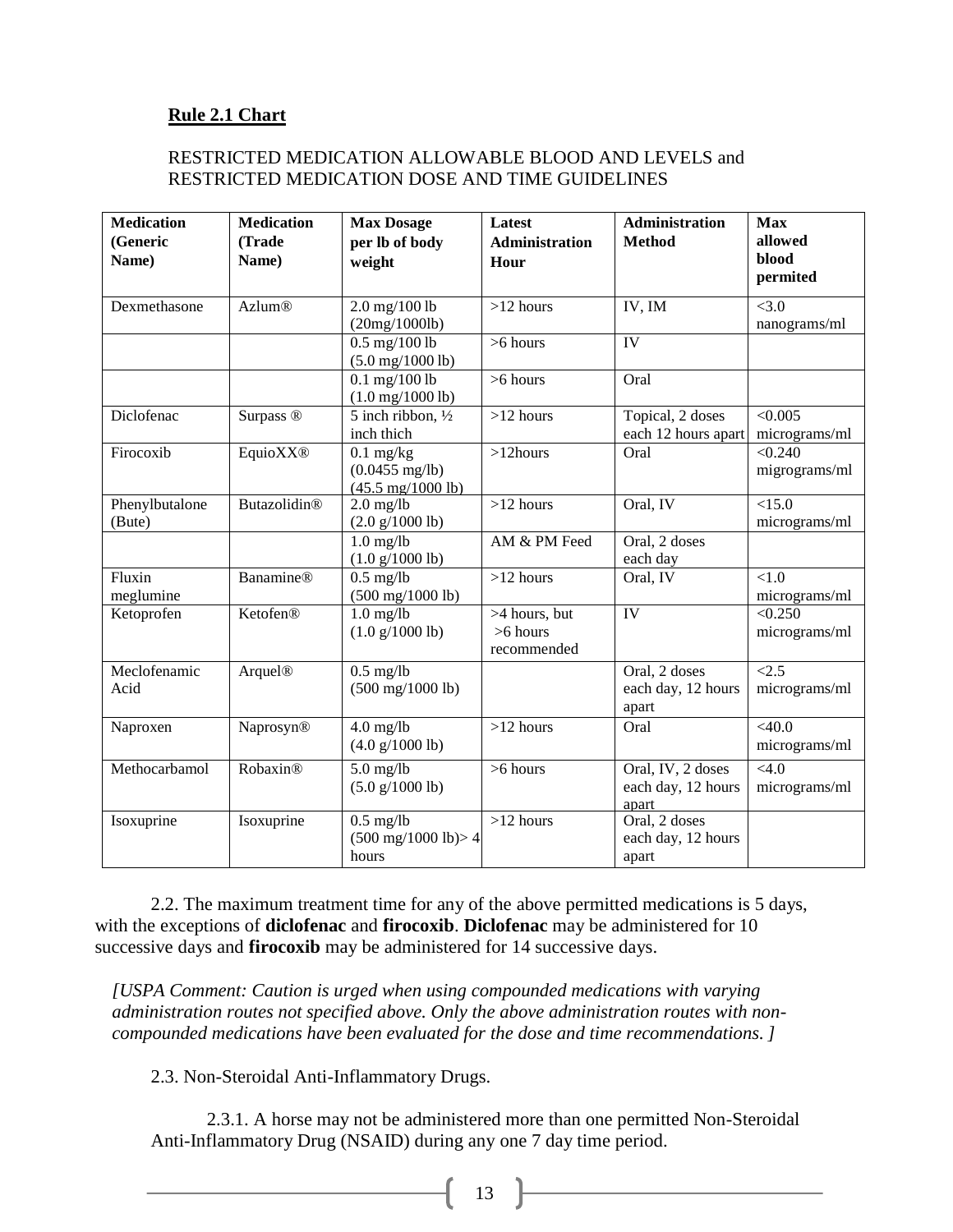2.3.2. If an additional NSAID has been administered more than 12 hours prior to competition for a therapeutic reason, and therefore falls under the Therapeutic Drug Use provision (Rule 3), then a **USPA Medication Report Form 1,** indicating the use of the additional NSAID, must be filed and received by the USPA prior to the USPA event in which the horse will next appear.

*[USPA Comment: Whenever administering a NSAID, any additional NSAID should not be administered during the 7 days prior to the next competition in which the horse is competing.]*

#### **3. THERAPEUTIC DRUG USE**

3.1. Any drug administered **at least 12 hours** prior to the competition for a **medically and scientifically valid therapeutic purpose** must: (1) be administered by a **Veterinarian** licensed in the specific State within the United States wherein the USPA event occurs; and (2) requires that a **USPA Medication Report Form 1** be submitted by the owner or his or her representative to explain the presence of medications that may later appear on a Drug Test Screen.

3.2. Notwithstanding the foregoing Rule 3.1, the following drugs may be administered at the following dose and time limits and do require that a **USPA Medication Report Form 1** be submitted.

| Dantrolene | Dantrium®          | $800$ mg         | hours | Oral     |
|------------|--------------------|------------------|-------|----------|
| Furosemide | Salix <sup>®</sup> | $\approx$ 250 mg | hours | IV or IM |

#### **4. EMERGENCY TREATMENT EXCEPTION**

4.1. Minor injuries occurring before a competition, such as scrapes or lacerations, may be treated by a licensed Veterinarian. An **Authorization of Emergency Treatment** of Lacerations Form (**USPA Medication Form 2**) must be filed with the USPA indicating all medications used in such treatment.

4.2. In the event emergency treatment occurs immediately before or during the horse appearing in competition, **Form 2** must be submitted to the USPA, signed and dated by the Treating Veterinarian, within 24 hours of that treatment.

*[USPA Comment: The submission of Forms 1 or 2 is not intended to create a "free pass" to a positive test of samples taken from a horse. In assessing whether a violation of these Rules has occurred, the USPA will consider the entire factual and medical context surrounding the administration of the treatment reported in Form 1 or 2, including but not limited to the reason for the treatment and the necessity of the type and amount of drug or medication utilized.]*

#### **5. PROHIBITED DRUGS AND SUBSTANCES**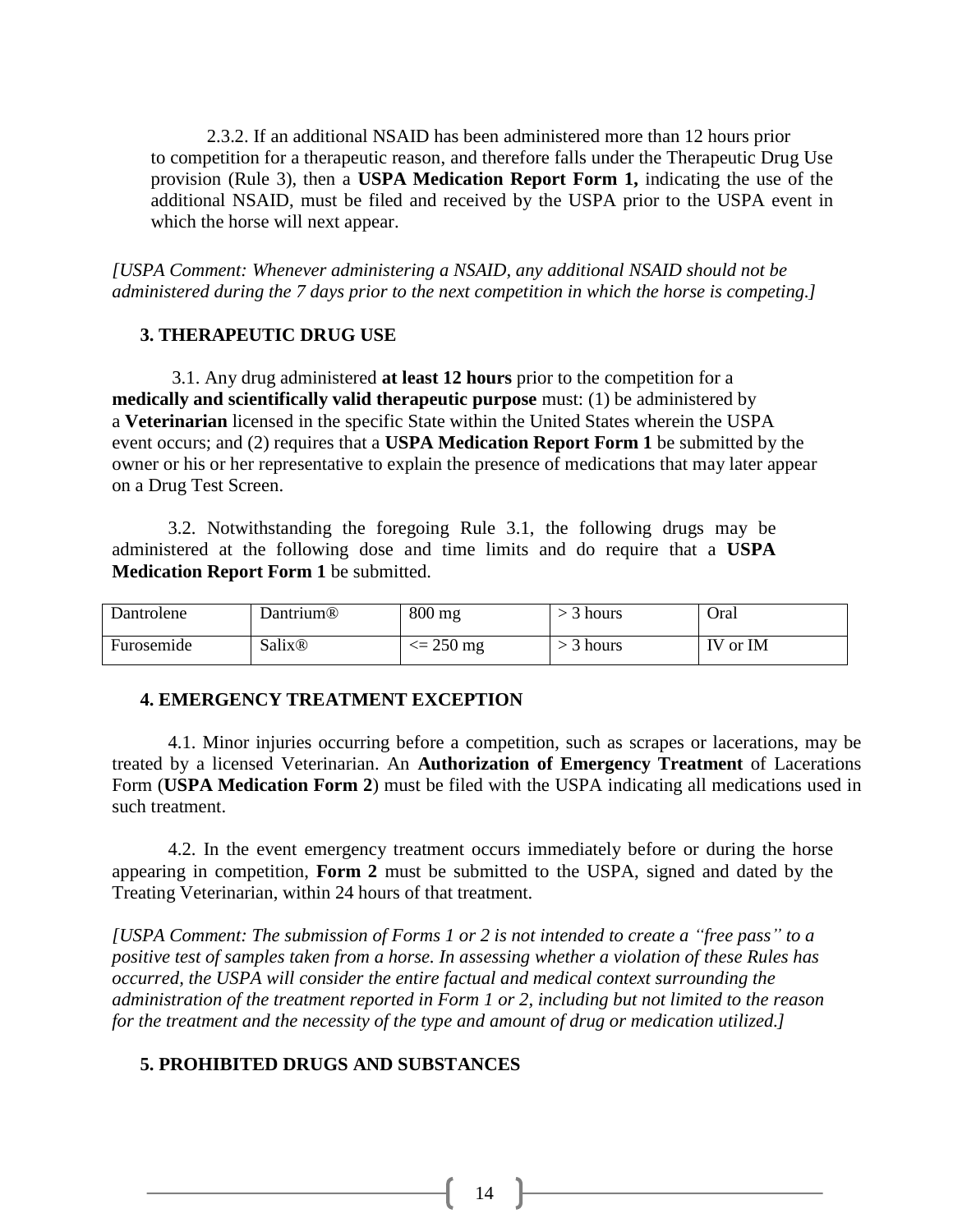5.1. All other drug classes not specifically permitted herein these Rules are prohibited, including stimulants, depressants, corticosteroids (other than Restricted Use of dexamethasone), and psychotropic drugs.

5.2. For the purpose of this Rule 5, a "Prohibited Drug or Substance" is:

5.2.1. Any stimulant, depressant, tranquilizer, local anesthetic, psychotropic (mood and/or behavior altering) substance, or drug which might affect the performance of a horse (stimulants and/or depressants are defined as substances which stimulate or depress the cardiovascular, respiratory or central nervous systems), or any metabolite and/or analogue of any such substance or drug, except as expressly permitted by this Rule.

5.2.2. Any corticosteroid present in the plasma of the horse other than dexamethasone.

5.2.3. Any nonsteroidal anti-inflammatory drug in excess of one present in the plasma or urine of the horse (with the exception of salicylic acid (Aspirin)).

5.2.4. Any substance (or metabolite and/or analogue thereof) permitted by this rule in excess of the maximum limit or other restrictions prescribed herein.

5.2.5. Notwithstanding any of the foregoing Rules, the following drugs and substances are specifically prohibited when introduced or applied as described:

(1) Adenosine triphosphate ("ATP") in any application and in dosage amount;

(2) Selenium injections in any application and in dosage amount;

(3) Magnesium sulfate given intravenously and in any dosage amount;

(4) All vitamins and minerals, no matter how applied, when given in excessive dosage quantities for non-therapeutic reasons.

*[USPA Comment: CAUTION AGAINST THE USE OF HERBAL/NATURAL PRODUCTS. Owners and Players are hereby warned that the application and use of so-called "herbal" and "natural" products in and to a horse may result in a positive drug screen test indicating the presence of Prohibited Drugs or Substances under these Rules. This testing result may in some cases be contrary to claims of safety or permitted use by those who manufacture and/or market such products. In this regard, owners should be should be skeptical of any claims by manufacturers or others that such products are "legal" or permissible for use at competitions recognized by the USPA or USEF. Owners, Riders, Players and others responsible under these Rules are further cautioned that the plant origin of any ingredient does not preclude its containing a pharmacologically potent and readily detectable prohibited substance, (e.g., cocaine, heroin and marijuana all are derived from plants). Further, Owners and Players are also warned that although the use of some of these products may not have resulted in positive drug tests in the past, this does not preclude their triggering a positive drug screen test in the future as the USEF Equine Drug Testing and Research Laboratory incorporates new methods into its battery of screening tests. For these reasons, the USPA warns most strongly against the use of such products. The ingredient labeling for such preparations is often not complete or accurate. Especially suspect are preparations that are claimed to "calm" or" relax" a horse, while at the same time being said to contain no prohibited substances. Such products include, but are not limited to: valerian, kava kava, passionflower, skullcap, chamomile, vervain, lemon balm, leopard's bane, night shade, capsaicin, comfrey, devil's claw, hops, laurel, lavender, red poppy, and rawuolfia.*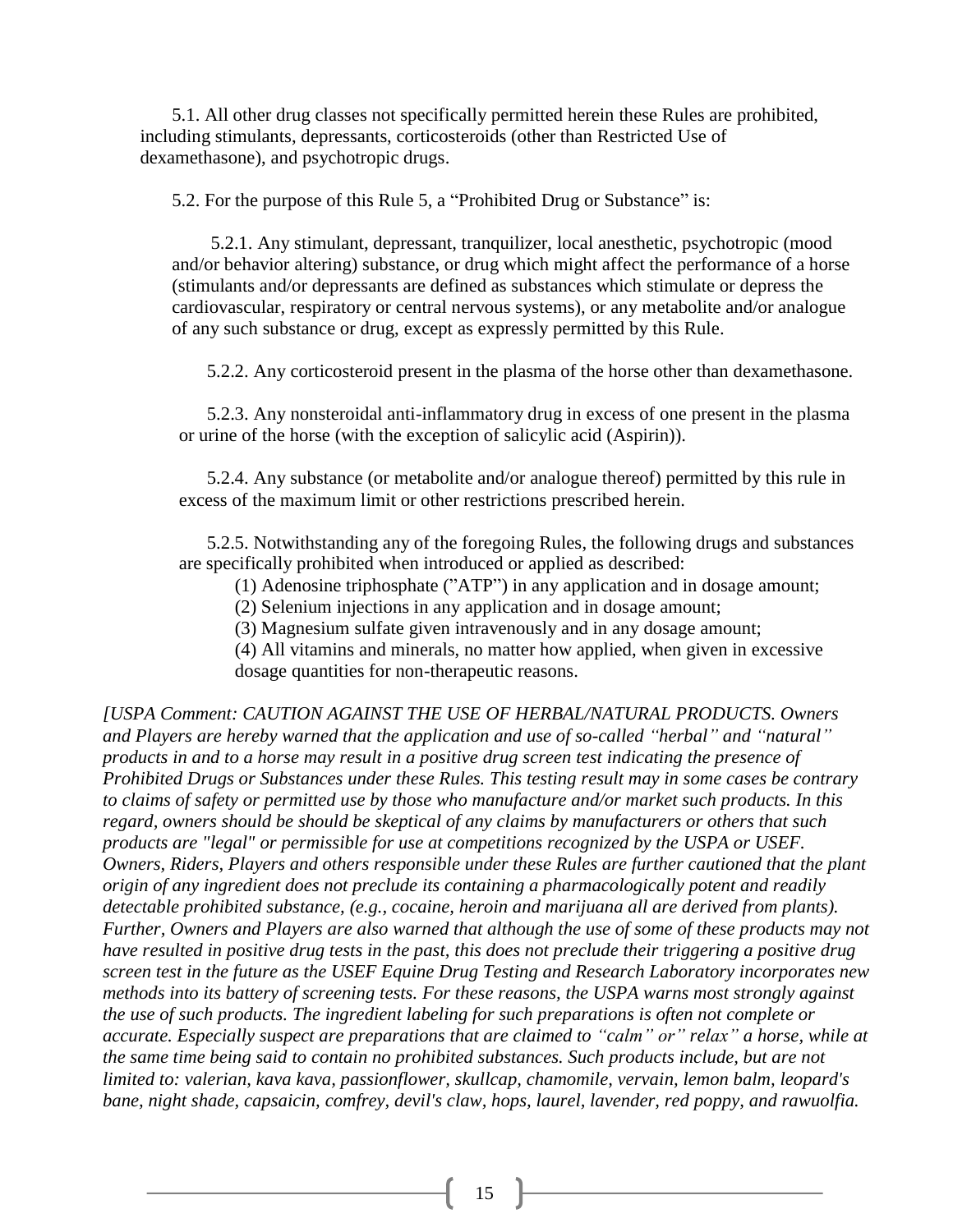*OWNERS, RIDERS, PLAYERS, OTHERS RESPONSIBLE UNDER THESE RULES AND THEIR VETERINARIANS ARE THEREFORE CAUTIONED AGAINST THE USE OF MEDICINAL PREPARATIONS, TONICS, PASTES, POWDERS, AND PRODUCTS OF ANY KIND, INCLUDING THOSE USED TOPICALLY, THE INGREDIENTS AND QUANTITATIVE ANALYSIS OF WHIGH ARE NOT SPECIFICALLY KNOWN, AS THEY MIGHT CONTAIN A PROHIBITED SUBSTANCE. THIS IS ESPECIALLY TRUE OF THOSE CONTAINING PLANT INGREDIENTS.*

*[USPA Comment: REGARDING APPROVED" OR "ENDORSED" PRODUCTS. The USPA does not endorse or sanction herbal, natural, or medicinal products of any kind.]*

*[USPA GUIDELINES FOR THE TIME PERIOD FOR PROHIBITED DRUG DISSIPATION.*

*The following Guideline information is for horses competing in USPA events in the United States. This information does not apply to any horse competing outside the United States or under any drug testing program using a laboratory other than the USEF Equine Drug Testing and Research Laboratory. This information is current at the time of writing; however, the USEF Laboratory does systematically refine existing drug tests to be more sensitive and develops new tests. Improved testing procedures may be implemented at any time without prior notice. The time periods indicated are intended to be only informative Guidelines for the dissipation from the horse's system of Prohibited Drugs or Medications, but may become obsolete as new and more sensitive procedures are implemented. Owners and Players are therefore warned that reliance on these Guidelines therefore will not serve as a defense to a violation of the USPA Drugs and Medications Rules in the event of a positive test. Although these Guidelines provided apply to many horses, they cannot account for normal variation in metabolism of drugs by individual horses. Owners and Players should consult drug manufacturers and knowledgeable veterinarians for more specific advice for the administration of any drug or medication, its duration and dissipation.*

*This Guideline information is therefore presented with the assumption that any and all drugs and medications are used for a therapeutic purpose in the diagnosis and treatment of illness or injury and that any dose administered is a conservative and therapeutic dose consistent with the manufacturer's recommendations.*

| long-acting tranquilizers and psychotropics       | e.g., fluphenazine and reserpine      | 90 days     |
|---------------------------------------------------|---------------------------------------|-------------|
| shorter-acting tranquilizers and sedatives, e.g., | e.g., acepromazine, detomidine, and   | $7 \, days$ |
| Procaine penicillin is a special case procaine    | procaine pencilin                     | 14 days     |
| local anesthetics other than procaine             | e.g., lidocaine and mepivacaine       | 7 days      |
| long acting corticosteroids                       | e.g., methylprednisolone              | 14 days     |
| <i>other corticosteroids</i>                      | e.g., triamcinolone and betamethasone | $7 \, days$ |
| nonsteroidal anti-inflammatory drugs              | e.g., phenylbutazone and flunixin     | $7 \, days$ |
| <i>antihistamines</i>                             | e.g., cyproheptadine and pyrilamine   | 7 days      |
| respiratory drugs                                 | e.g., albuterol, ventipulmin          | 7 days      |

*Guideline for approximate time for dissipation*

*\* These are only Guidelines and do not address a complete list of potential prohibited drugs.]*

*[USPA Comment: THE VETERINARIAN'S RESPONSIBILITIES*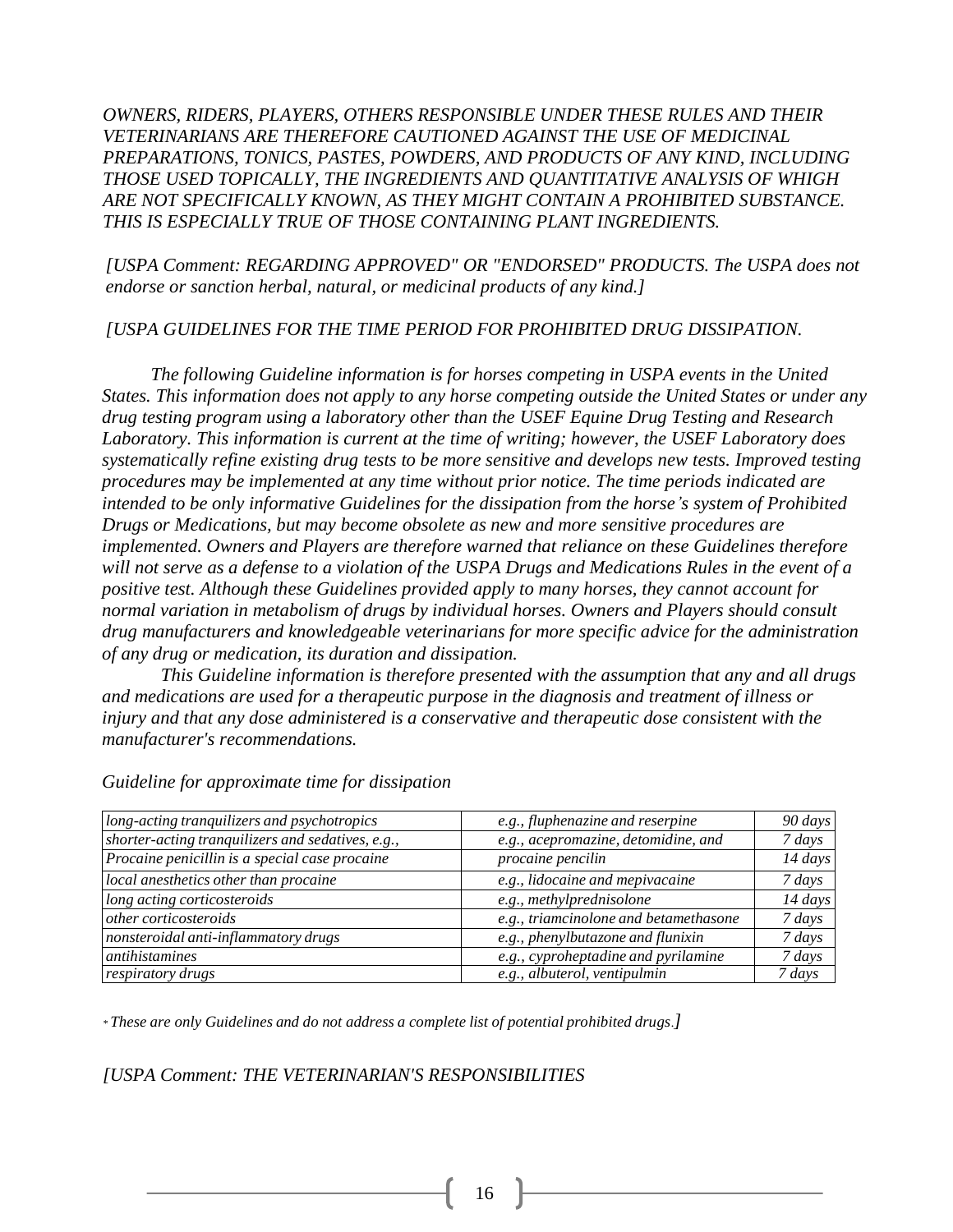*When dealing with illness or injury in a horse competing at a USPA recognized event, the veterinarian should prescribe or administer whatever substance is indicated as medically necessary for therapeutic purposes. Whenever prescribing or administering a substance prohibited or restricted by these Rules, the Veterinarian should advise the Owner, Player and others responsible under these Rules, of the possible interaction of that treatment with these USPA Drugs and Medications Rules. No Veterinarian should be party to the administration of a drug or medication to a horse or pony in excessive dosages and / or for non-therapeutic purposes to affect the performance of the horse. The USPA considers such conduct unethical and likely to encourage further unethical conduct amongst Owners, Players and other parties responsible under these Rules. Therefore such conduct is contrary to USPA Rules and undermines the fairness of competition at USPA events.]*

#### **6. PARTIES RESPONSIBLE UNDER THESE RULES.**

6.1. The Owner and Player of the horse, as well as all parties defined in Rule 6.2 and the subparts thereof, are accountable for the condition of the horse and compliance with these Rules. In the absence of substantial evidence to the contrary, all of those parties are also responsible and accountable under the disciplinary and penalty provisions of the USPA Rules and or By-Laws. They are additionally responsible for guarding each horse at and sufficiently prior to a USPA event, so as to prevent the administration by anyone of, or its exposure to, any Prohibited or Restricted Drug or Substance. The parties responsible under these Rules are presumed to be aware of all the provisions of these Rules and all other rules and regulations of the USPA and the penalty provisions of those rules and regulations. A violation of these Rules shall be considered a Conduct Violation under applicable USPA Rules and/or By-Laws.

#### 6.2. Definitions.

6.2.1. "Owner" is responsible for a violation of these Rules in addition to any other party, and is hereby defined as any adult or adults who has or shares the responsibility for the care, training, custody, control, condition or performance of the horse or has or shares the responsibility for payment thereof. This could be one person or several individuals. In the event a corporate entity is the Owner, or the Owner is otherwise not responsible under these Rules, then the primary Sponsor of the team for whom the horse competed shall stand in place of the Owner as a person who may be charged with any violation of these Rules. In the event the Owner is a minor (under age 18 years at the time of alleged violation) who is also a Member of the USPA, then the parent of the child, if a Member of the USPA along with the minor, shall be responsible under these Rules. The Sponsor of the team for whom the minor's horse competed shall also stand responsible, along with the child and parent.

6.2.2. "Sponsor" is hereby defined consistent with USPA Outdoor Rule 1.f and Interpretation1.f, and as defined in 6.2.1.

6.2.3. "Player" is defined as the person riding the horse in a USPA event and can be one and the same person as the Owner. The Player is responsible for a violation of these Rules in addition to any other party.

6.2.4. "Substantial evidence" means affirmative evidence of such a clear and definite nature as to reasonably establish a fact. It is not the same burden of proof as that required in a court of law.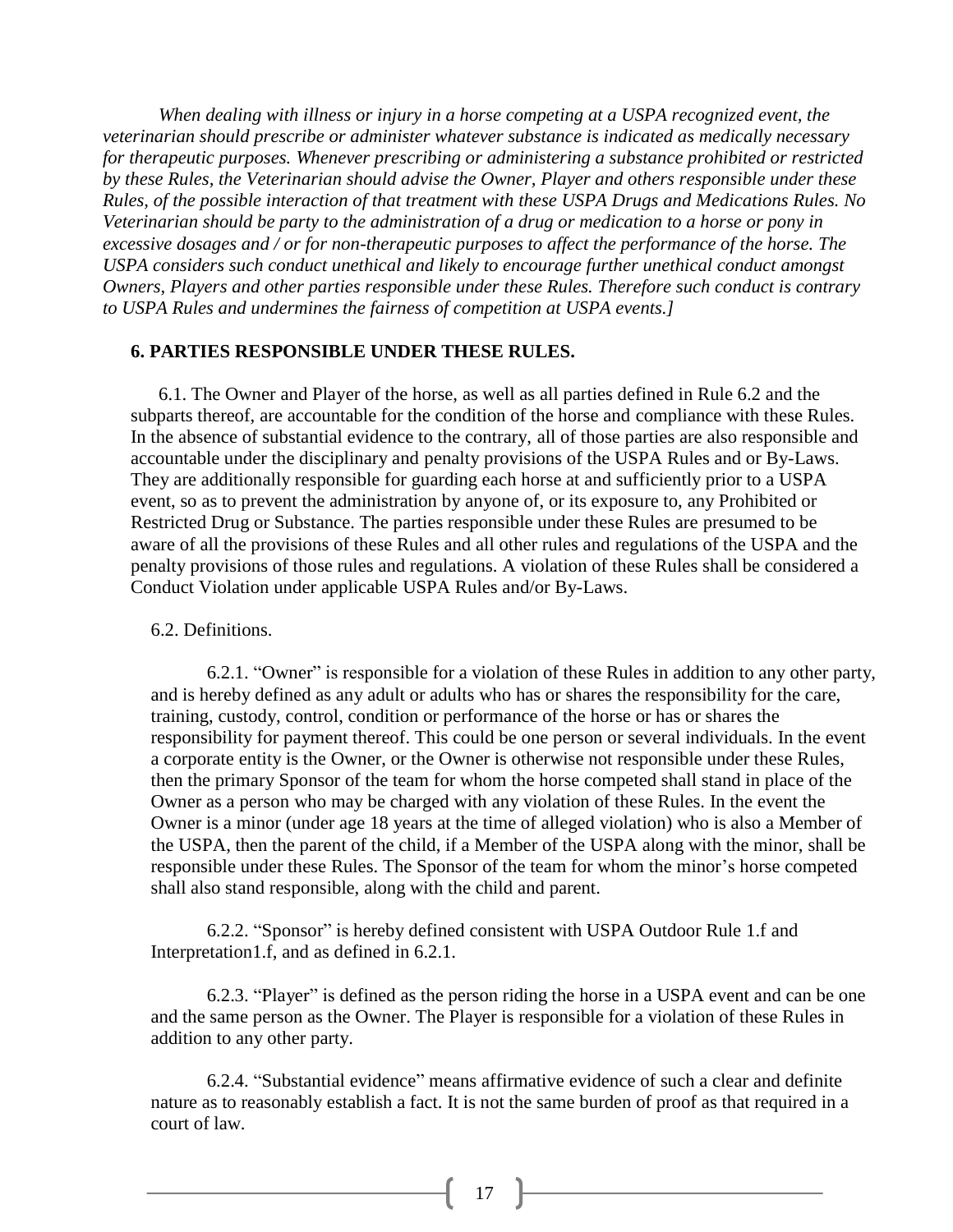6.2.5. "USPA event" and "USPA competition" shall mean any polo game, match, tournament or exhibition played or conducted at a USPA Member Club.

6.3. Leased or Borrowed Horses – The Owners of leased or borrowed horses are also held responsible for any violations of these Rules by the party leasing or borrowing the horses.

#### **7. TESTING PROCEDURE AND PROTOCOL.**

7.1. At any given USPA event, the USPA may designate a licensed veterinarian of that State of the United States (the "Sampling Veterinarian") to take samples from one or more horses competing or performing at that event.

7.2. The Sampling Veterinarian shall, at any time after conclusion of the USPA event, inform the Owner or Player that a given horse is to be subject to blood sampling. Upon such notice by the testing veterinarian, the Owner or Player must ensure that the horse does not leave field side until the sample has been taken.

7.4. An Owner or Player or his or her designated representative must accompany the Sampling Veterinarian and observe the sample being removed from the horse. The Owner, Player or his or her designated representative shall then acknowledge in writing on the USPA Field Testing Form that the given sample was taken from the given horse.

*[USPA Comment: Failure or refusal by an Owner or Player to comply with Rule 7.4 creates an irrefutable presumption that the sample was correctly taken from the Owner's or Player's horse.]*

7.5. Two samples shall be taken from each horse by the Sampling Veterinarian: Both shall be securely labeled with the date and location of the competition, breed, sex and approximate age of the horse, but only with a code designating the owner and horse's name, which code shall be known only to the USEF but not to the USEF testing laboratory.

7.6. Both samples shall be immediately transferred to the USEF testing laboratory for testing consistent with these Rules. Only Sample A shall be tested initially. Sample B shall be preserved for further testing as permitted under these Rules.

#### **8. PRESUMED VIOLATION FOR POSITIVE TEST.**

8.1. The presence of a positive test for a Prohibited Drug or Substance presumes violation of these Rules.

8.1.1 It shall not be a defense to a violation of these Rules nor to any Conduct Violation of USPA rules that the veterinarian that initially administered the Prohibited Drug or Substance failed to render proper advice or provided improper advice about compliance with these Rules.

8.1.2. A presumption of a violation may be rebutted by substantial evidence that the horse sampled was not owned by, ridden or played by the Owner or Player charged with the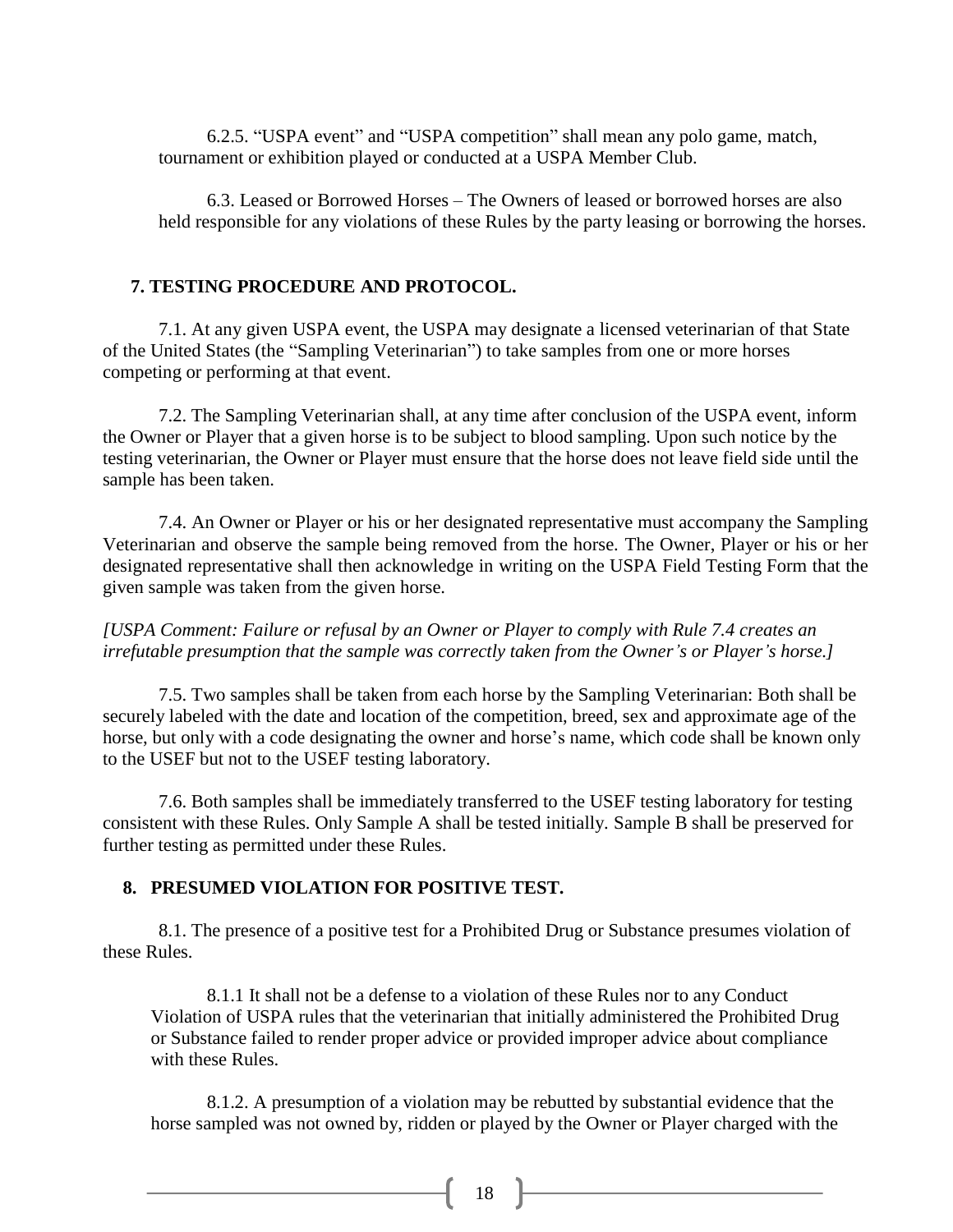violation or by substantial evidence that the test results are faulty or the otherwise the result of error.

8.1.3. The Owner, Player or other responsible party under these Rule charged with a violation of these Rules may request that Sample B be tested by the USEF Laboratory to confirm the results of the testing of Sample A.

8.1.4. A Conduct Violation triggered by a violation of these Rules shall proceed under the Disciplinary provisions of USPA By-Law 11.B, which apply to violations of these Drugs and Medications Rules.

*[USPA Comment: The parties responsible under these Rules are cautioned that they are ultimately responsible for every substance that enters into their horse's system.]*

#### **9. USE OF GUIDELINES AND COMMENTS.**

The USPA has provided herein certain GUIDELINES and COMMENTS with these Rules. These GUIDELINES and COMMENTS are provided to assist the Owner, Player, other responsible parties as well as the Veterinarian with the interpretation and application of these Rules. However, these GUIDELINES and COMMENTS are neither intended to nor should be construed as rules by themselves nor as defenses to any finding of a violation of these Rules.

For further information regarding these Rules, please contact the USPA by phone: 800-232-8772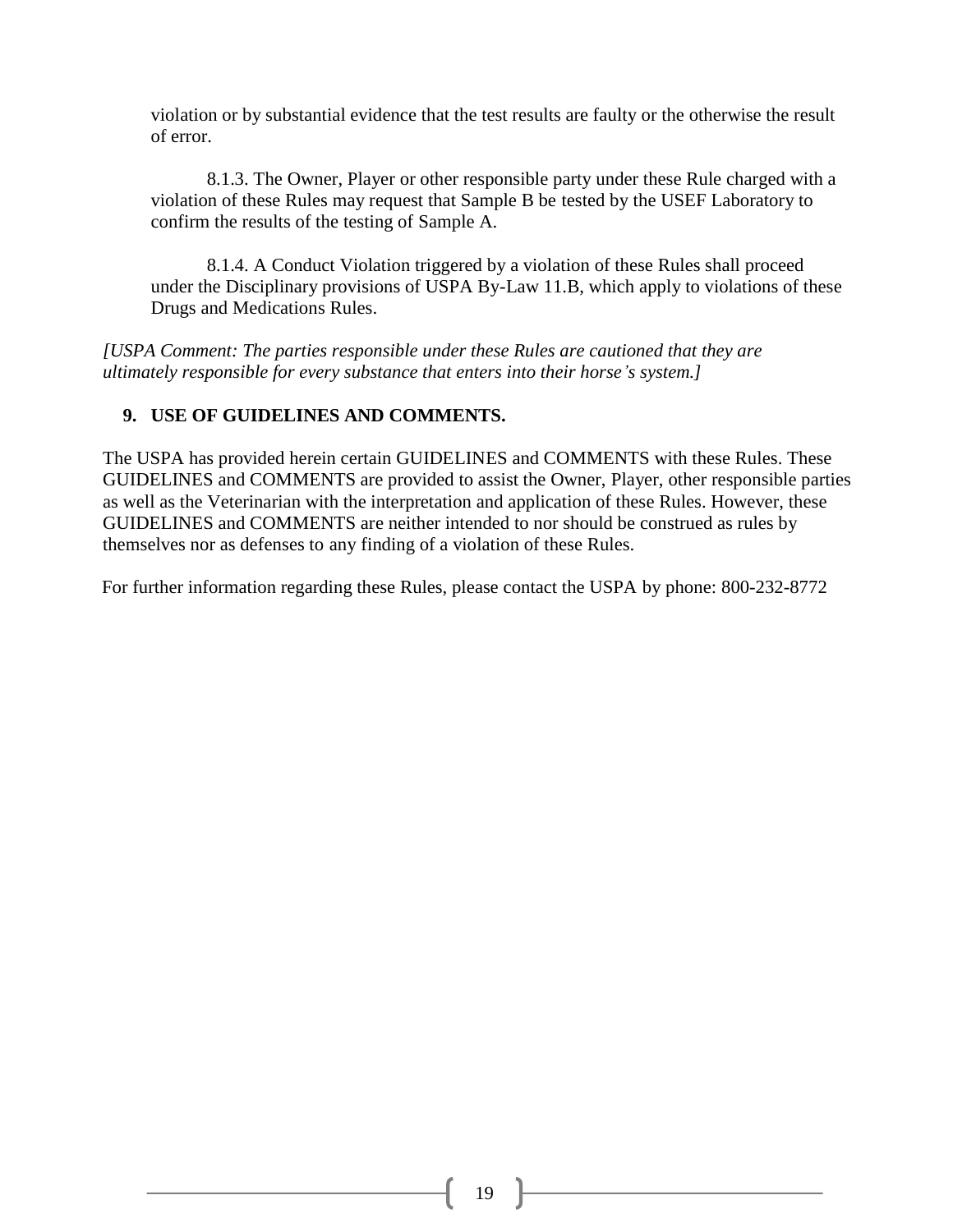### PROCEDURE FOR REMOVAL OF INJURED or DOWNED HORSE FROM POLO FIELD

Also see Addendum 1-Announcer's Script for Equine Ambulance Dispatch

- 1. The determination that the horse needs to be removed from the field by equine ambulance will be made collaboratively by any or all of the following, depending on who is on site: the official veterinarian, the equine welfare representative, polo manager and/or horse owner.
- 2. Once the decision is made, the equine ambulance and a trained assistant will be dispatched and the equine representative will prepare the horse and players for the approaching ambulance.
- 3. As soon as possible, the screens should be put in place and held by 6 individuals three screens with two people per screen – to shield the injured or downed horse from the spectators.
- 4. The ambulance driver and assistant will quickly assess, evaluate and proceed as necessary.
- 5. Once the horse is in the trailer, the screens should be rolled up and left at the on-site equine ambulance location, along with any first aid equipment that is not in use. (*Kimzey Leg Brace*, etc.)
- 6. The horse can then be transported to a veterinary hospital or gravesite. The ambulance will return to the polo grounds as soon as possible, once the horse is removed from the ambulance.
- 7. Other considerations:
	- a. It may be necessary to have the veterinarian and horse owner involved in conversation with the ambulance driver during the evaluation and procedure process. Should it be necessary to euthanize the horse, the horse owner should sign a permission to euthanize form.
	- b. During this process, if there is a public address system, the announcer will have a script to follow while the horse is being administered to.
	- c. The equine welfare representative will be instrumental throughout the entire process of removing the horse from the field. Their responsibility will be as a liaison to all of the parties involved, while overseeing the entire situation from start to finish, with a strong emphasis on the care of the horse as well as consideration of the horse owner and spectators.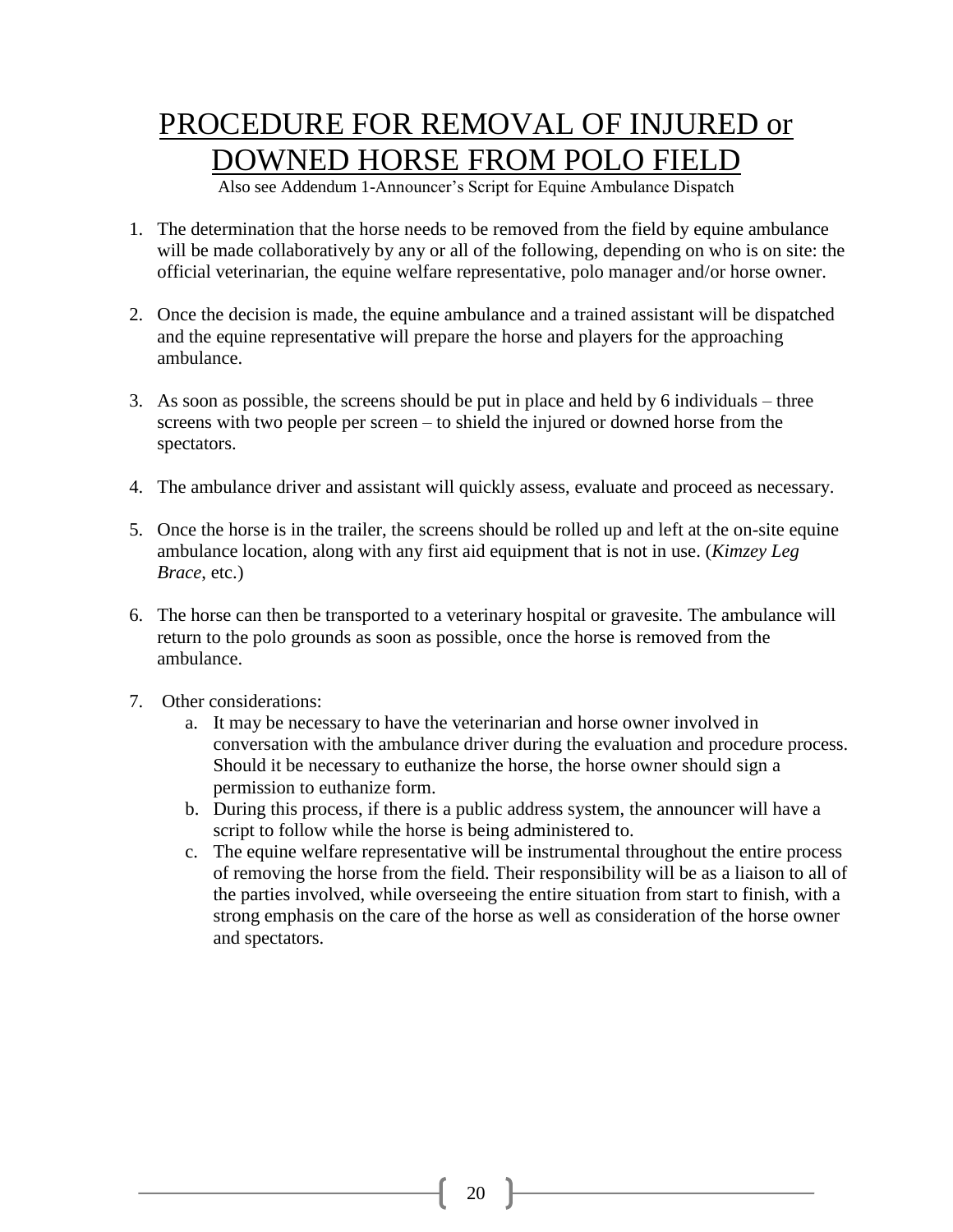## PROCEDURE FOR THE LOSS OF A HORSE

The announcer will solemnly ask for the attention of the crowd and announce that he/she has a very unfortunate update on the status of the injured equine partner.

"Ladies and gentlemen, it is at this time I inform you of the tragic loss of one of our beloved equine partners. We invited you here today to share the exhilarating and elegant sport to which we as competitors have devoted a great portion of our lives. At the heart of this sport is the horse and the relationship we share with our athlete partner. It is a bond that begins when we, as polo players, adopt the horses from racetracks, farms, foaling sheds and adoption facilities. Together we start a journey of riding every day, training each other and striving to become a better and more fulfilled athlete than we were the day before. Most of the time this relationship lasts the duration of one or both of our lives. Sometimes, and thankfully not very often, this lifelong bond ends far too soon and tragically as we have witnessed here today.

At this time, I need a moment to regain my composure, and ask that a moment of silence be dedicated to the memory of this beautiful horse as we share our sorrow with the horse's partner and extended family."

Suggestion: include an appropriate reading or poem.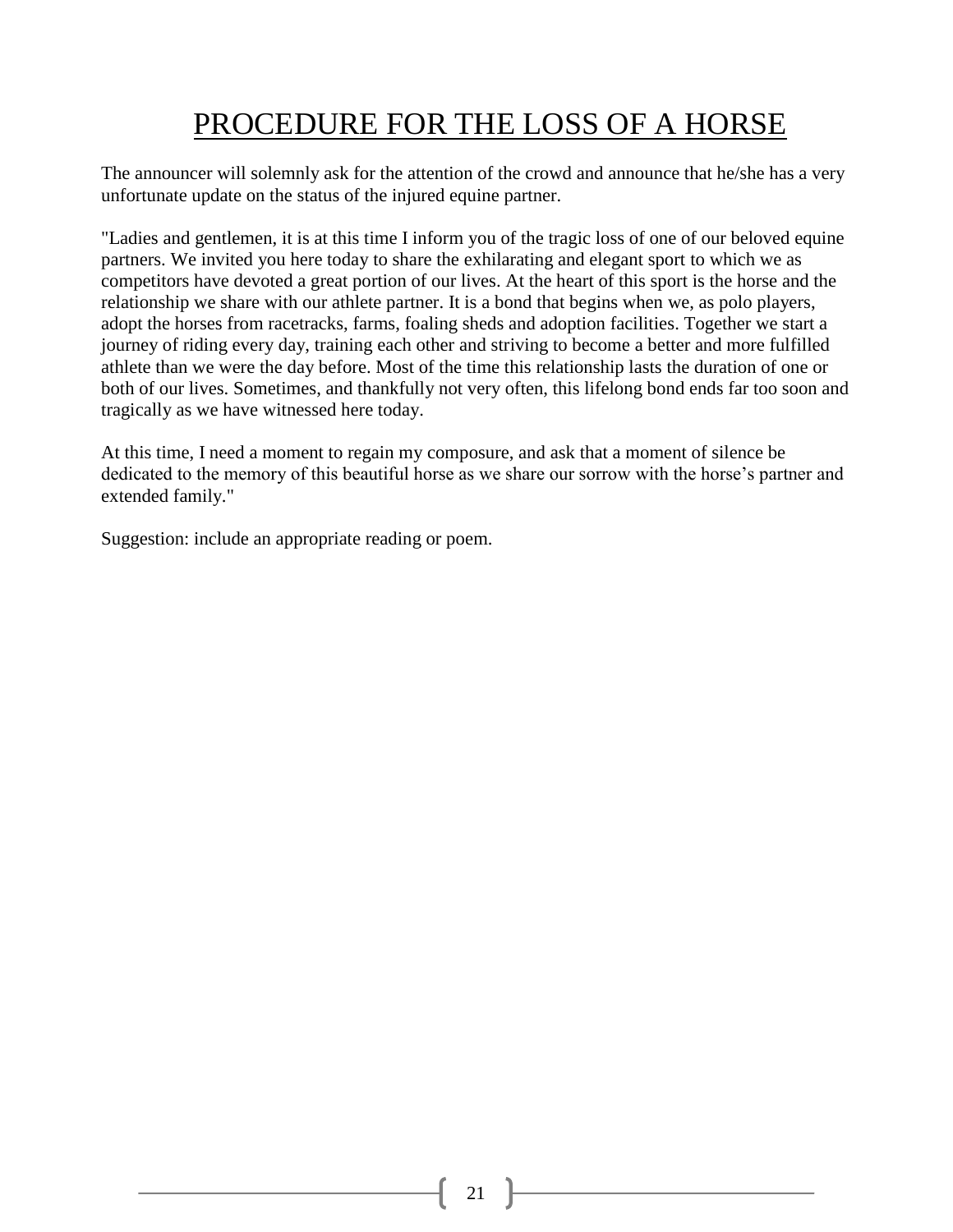### Equine Ambulance Dispatch Script

*To be used during removal of an injured or downed horse* 

Note: This format may also be used for a human ambulance dispatch

*The determination that the horse needs to be removed from the field by equine ambulance will be made collaboratively by any or all of the following depending on who is on site: the official veterinarian, the equine welfare representative polo manager and horse owner.*

- Once this decision has been made, the announcer will be notified immediately
- After the announcer has been notified, he will inform the public by making the following announcement: "I have just been notified from the Equine Welfare Committee that the mishap on the playing field will require the assistance of the equine ambulance and veterinarian team. In order to expedite the process, it is ABSOLUTELY essential that everyone remain off of the playing field unless specifically summoned to assist by a member of the Equine Welfare Committee. Thank you for your cooperation. I shall keep you informed as any details are made available to me. Our goal is to appropriately tend to the polo mount as necessary and to return to the game as promptly as possible."
- Include a 1 2 minute pause.

Appropriate updated information will be announced as it becomes available.

Example: "Ladies and gentlemen, I have just received word that the injury appears to be minor; however, the decision has been made to transport the mount by Equine Ambulance to a Veterinarian Hospital."

 The host club should use this time to thank sponsors and fill time to the best of their judgment.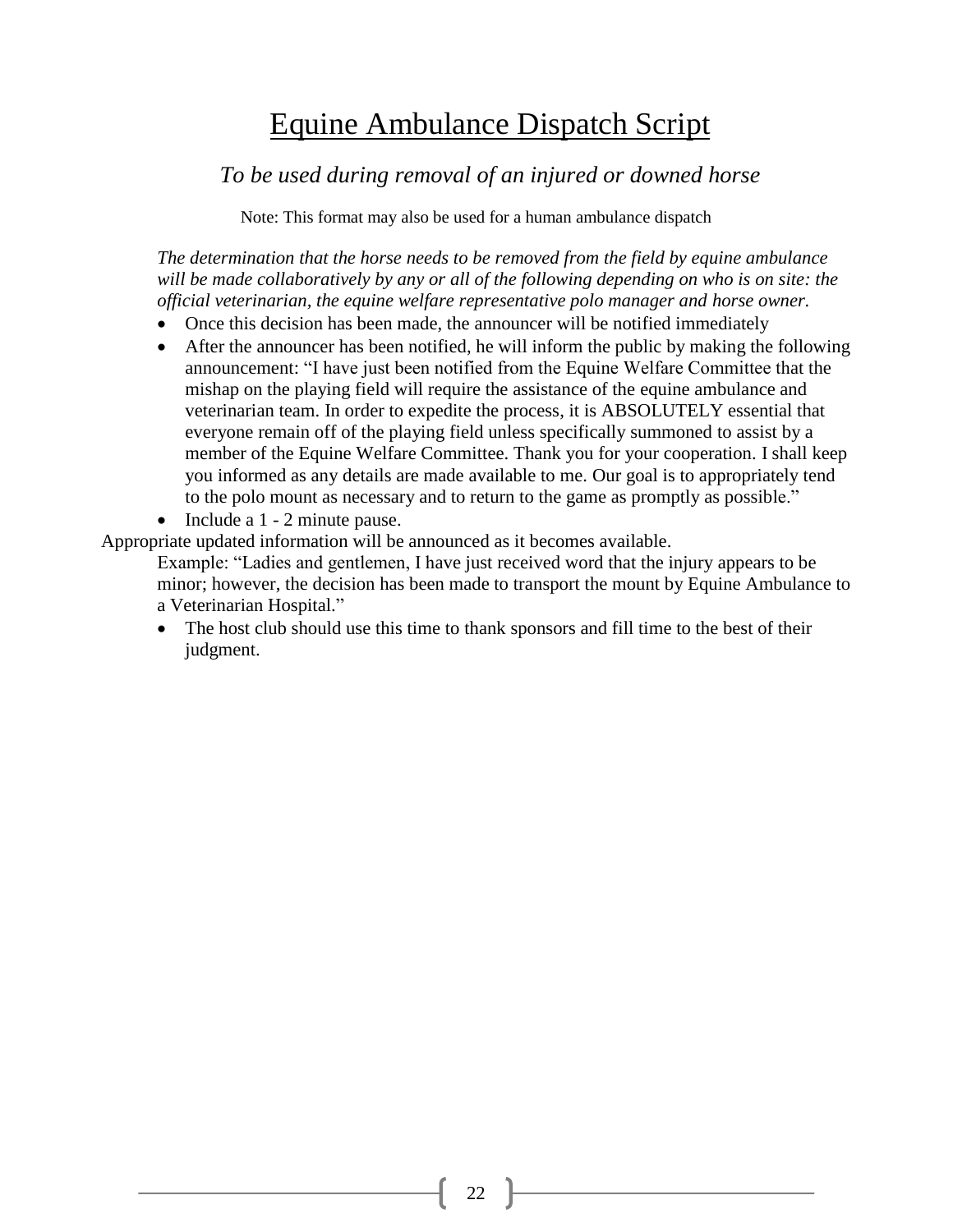### Emergency Checklist

- First Aid Kit
	- o Thermometer
	- o Antiseptic Wound Cleaner
	- o Fence Cutters
	- o Clean Bandages
	- o Gauze Pads, Cotton, Diapers
	- o Self-sticking Bandages
- o Zinc Oxide Cream
- o Salts
- o Antiseptic Cream
- o Tape
- o Betadine Scrub
- o Flashlight
- o Gloves
- o Hoof Pick
- o Bandage Scissors
- Inventory in the Ambulance Trailer:
	- o Rescue Glide (see below) and Slip Sheet
	- o 4-15' Cotton Ropes, 2-30' Cotton Ropes
	- o J Hook
	- o 2-Sets of Hobbles
	- o 2-25' Freight Ratchet Straps
	- o 3-Locking Carabineers

### Suggested Equipment:

o Kimzey Leg Saver Splint

[\(http://www.kimzeymetalproducts.com/new\\_page\\_4.htm\)](http://www.kimzeymetalproducts.com/new_page_4.htm)



o Rescue Glides [\(www.rescueglides.com\)](http://www.rescueglides.com/)

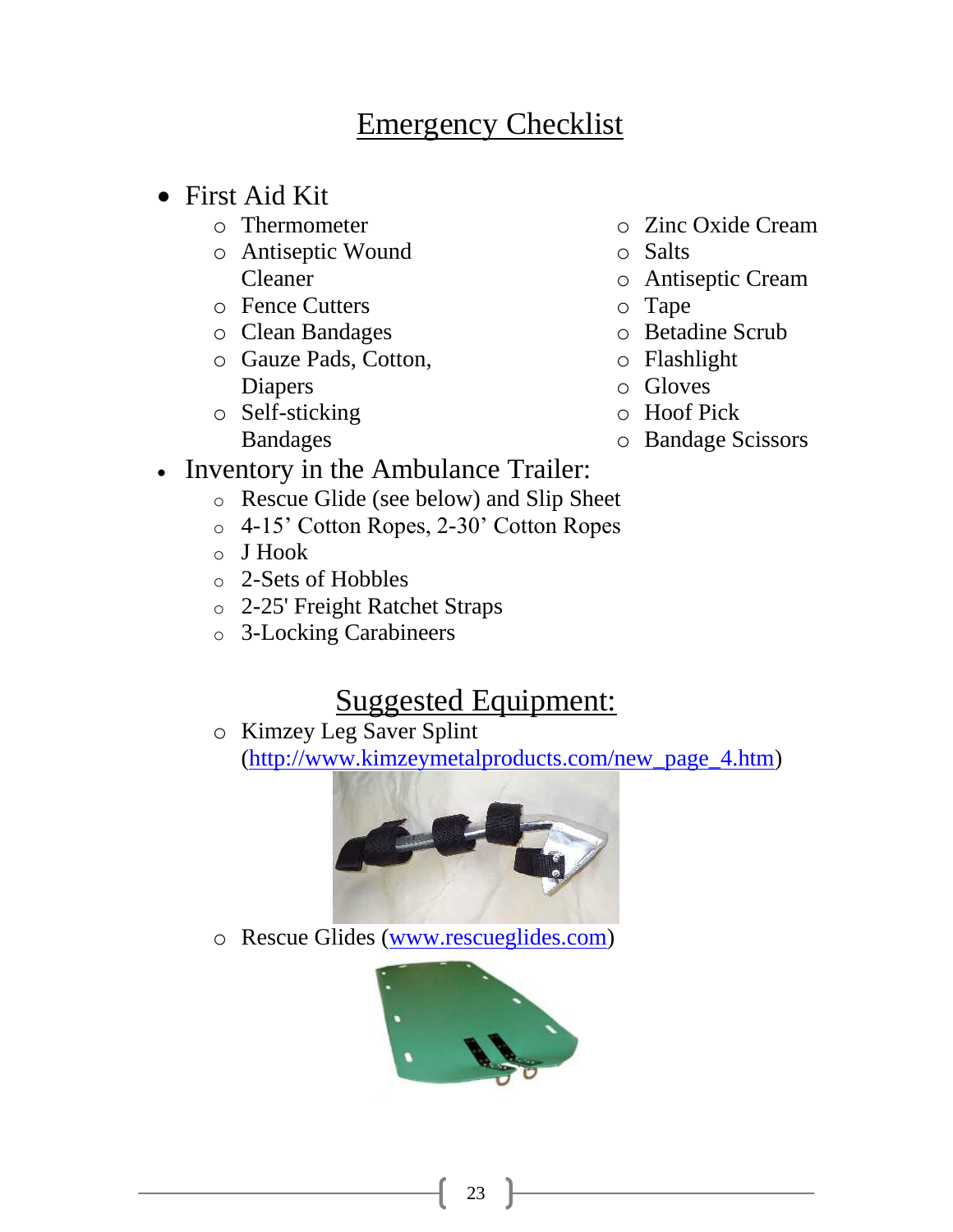### Sample Acknowledgement and Acceptance of the Equine Welfare Guidelines and Attachments

I \_\_\_\_\_\_\_\_\_\_\_\_\_\_\_\_\_\_\_\_\_\_\_\_ acknowledge that I have read and agree to abide by the *United States Polo Association 2012 By-Laws, Constitution, Rules of Outdoor and Arena Polo, Rules Interpretations, Tournament Conditions, Umpire Guide and the appropriate state animal anti-cruelty law.*

Failure to comply with this agreement may result in disciplinary action at \_\_\_\_\_\_\_\_\_\_\_\_\_\_\_\_\_\_\_\_\_\_\_\_\_\_\_\_\_\_\_\_\_\_\_\_\_\_\_\_ (Host USPA Member Club).

| Signature: |  |
|------------|--|
|            |  |

Signature: \_\_\_\_\_\_\_\_\_\_\_\_\_\_\_\_\_\_\_\_\_\_\_\_ Date:\_\_\_\_\_\_\_\_\_\_\_\_\_\_\_\_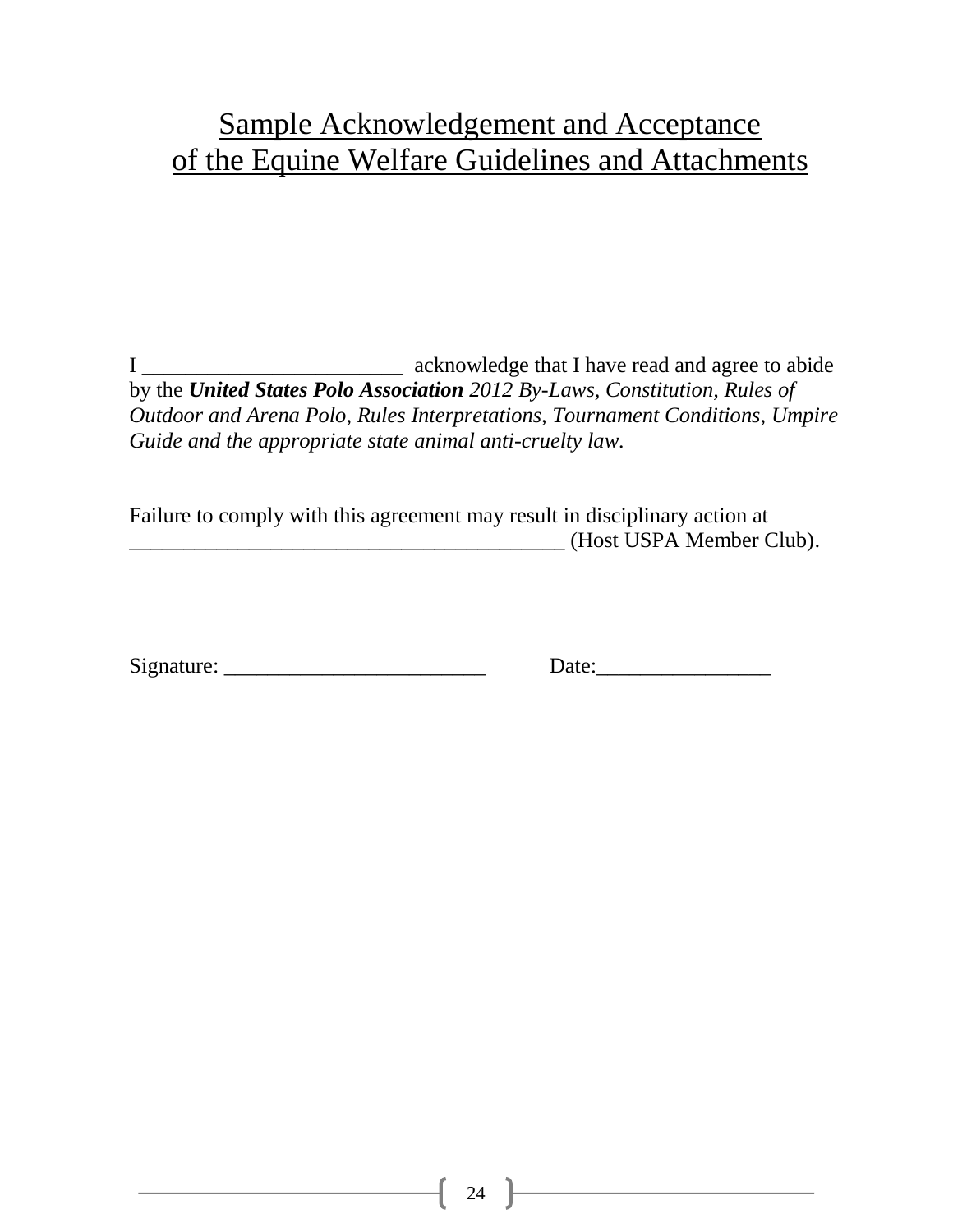The Owen O'Hanlon Groom Award is presented by the USPA annually to each active USPA club to be given to a recipient based on the following criteria:

- Dedication
- Ability
- Knowledge



**UNITED STATES POLO ASSOCIATION 9011 Lake Worth Rd Lake Worth, FL 33467 Tel: 800-232-8772 Fax: 888-391-7410 www.uspolo.org Email: ldolan@uspolo.org**

**For the Year \_\_\_\_**

#### **OWEN O'HANLON GROOM AWARD**

**Must be received by December 31 of each year**

**Club:\_\_\_\_\_\_\_\_\_\_\_\_\_\_\_\_\_\_\_\_\_\_\_\_\_\_\_\_\_\_\_\_\_\_\_\_\_\_\_\_\_\_\_\_\_\_\_\_\_\_\_\_\_\_\_\_\_\_\_\_\_\_\_\_\_\_**

#### **PLEASE PRINT or TYPE INFORMATION**

**GROOM'S NAME:\_\_\_\_\_\_\_\_\_\_\_\_\_\_\_\_\_\_\_\_\_\_\_\_\_\_\_\_\_\_\_\_\_\_\_\_\_\_\_\_\_\_\_\_\_\_\_\_\_\_\_\_\_\_\_**

**NUMBER OF YEARS WORKED AS A GROOM:\_\_\_\_\_\_\_\_\_\_\_\_\_\_\_\_\_\_\_\_\_\_\_\_\_\_\_\_\_**

**PRESENT EMPLOYER:\_\_\_\_\_\_\_\_\_\_\_\_\_\_\_\_\_\_\_\_\_\_\_\_\_\_\_\_\_\_\_\_\_\_\_\_\_\_\_\_\_\_\_\_\_\_\_\_\_\_**

**CLUB PRESIDENT:** 

**DELEGATE'S SIGNATURE:\_\_\_\_\_\_\_\_\_\_\_\_\_\_\_\_\_\_\_\_\_\_\_\_\_\_\_\_\_\_\_\_\_\_\_\_\_**

**DATE:\_\_\_\_\_\_\_\_\_**

FOR USPA OFFICE USE ONLY

**RECEIVED BY: CIRCUIT GOVERNOR:\_\_\_\_\_\_\_\_\_\_\_\_\_\_\_\_\_\_**

**DATE RECEIVED:\_\_\_\_\_\_\_\_\_\_\_\_\_\_\_\_\_\_\_\_\_\_\_\_\_\_\_\_\_\_\_\_\_\_\_\_\_\_\_\_\_\_\_\_\_\_\_\_\_\_\_\_\_\_\_\_**

**DATE AWARD WAS MAILED: MAILED BY:** 

<u> 1989 - Johann Barn, amerikansk politiker (</u>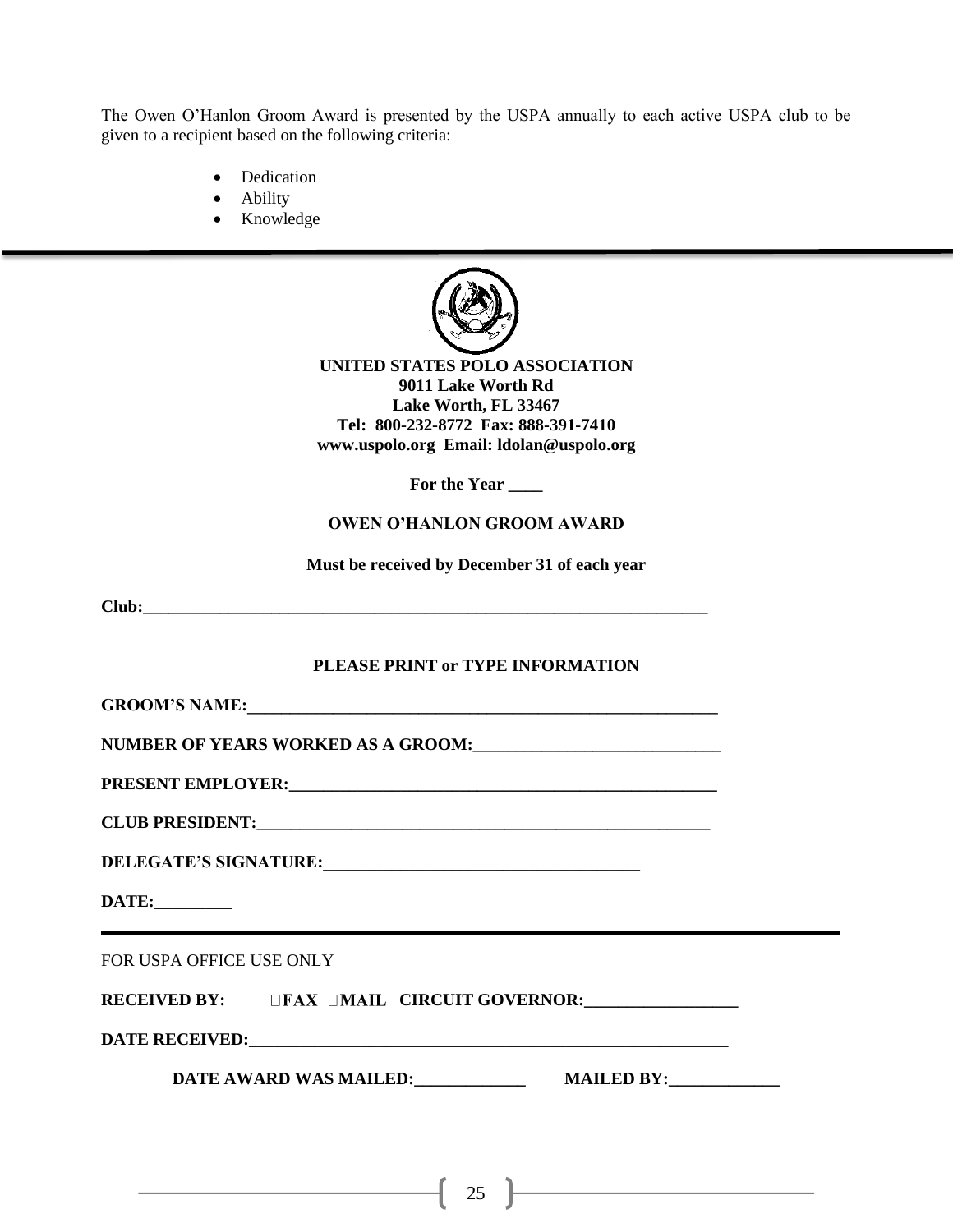#### **Clint Nangle- Equine Welfare Committee Chairman Mark Sedacca- Equine Welfare Committee Vice- Chairman Dr. William Patterson- Drugs and Medications Sub Committee Chairman Lydia Sudick- Bibeau- Unwanted Polo Pony Subcommittee Chairman Margie Paur- Publications Subcommittee Chairman Dr. Josh Hall- Veterinary Special Council Lindsay Dolan- Equine Welfare Committee Staff**

#### **Equine Welfare Committee Members:**

**Equine Welfare Representatives:**

Daniel Scheraga David Strouss Gwen Rizzo Jim Burton Joe Meyer Lesley Ann Fong-Yee Lynn Thompson Olivia Stringer Ric Lara Richard Caleel

Russ Sheldon Bill Petterson Yarrow Pallo

Adam Snow Avery Chapman Barb Uskup Caitlin Tufts Cissie Snow

302 Polo Club - Barb Uskup Des Moines Polo Club - Jon Moeller Nashville Polo Club - James Armstrong Des Moines Polo Club - Jon Moeller Acoaxet Polo Club - Stephanie Still **DI Polo Club - Larry Britt** Natania Farm and Polo Club - Amir Pirasteh Vero Beach Polo Club - Amir Pirasteh Vero Beach Polo Club - Amir Pirasteh Vero Beach Polo Club - Craig Polo Club -Adirondack Polo Club - Lonnie Cross Club - Chrys Beal New Orleans Polo Club - Jay Addison Victoria Polo Club - Jay Addison Victoria Polo Club - Jay Addison Victoria Polo Club - Jay Addison Victoria Polo Club - Michael Adel Aiken Polo Club - Grayson Brown **El Sur Polo Club - Dominic State** Oakdale Polo Club - Michael O'Ferrall Villages Polo Club - Michael O'Ferrall Villages Polo Club - Michael O'Ferrall Villages Polo Club - Michael O'Ferrall Amwell Valley Polo - William Patrick Clark Elkhorn Polo Club, LLC - Trey Schott Clark Clark Clark Elkhorn Polo Club - Lori Schenthaller Arizona Polo Club - Diego Florez DVM Empire Polo Club - Mike Manno, DVM Overbrook Polo Club - Clint Nangle Army Polo Club - Mark Gillespie Fair Hills Polo & Hunt Club - Graydon Brittan Oxford Polo Club - W. Lord Lyall IV Atlanta Regional Polo Center - Jolie Liston Fairfield County Hunt Club - Robyn Pavone Palm Beach Polo & Hunt Club - Scott Swedlin Austin Polo Club - Dennis Antolik Fairfield Polo Club - Jason Kiser DVM Palm City Polo Club, LLC - Joey Casey Azteca Polo Club - Diego Florez, DVM Flying H Ranch Polo Club - Martin S. MacCarty Pecan Acres Polo Club, LLC - Tim Kelly Barefield Polo Club - Kate Mulligan Fort Worth Polo Club - Ralph Manning Peoria Polo Club - Jesse Weaver Barrington Hills Polo Club - Megan West Fox Meadow Farm Polo Club - Jack Murphy Port Mayaca Polo Club - Laura Linfoot- Townsend Battlefield Park Polo Club - Delora Burner Foxlease Polo Club, LLC - Julia Steiner Poway Valley Riders Association - Russ Sheldon Bel Air Polo Club - Erik Wright Garrison Forest School Polo Club - Cindy Halle Prestonwood Polo & Country Club - Dena Miller Big Horn Polo Club - Perk Connell Connell George Washington University - Dori Burner R & L Farms Polo Club - Rick Lontin Value Polo & Equestrian Center - Liz Brayboy Center - Liz Brayboy Center - Liz Brayboy Center - Liz B Black Barn Polo Club - Heather Moossdorff Giant Giant Valley Polo Club - Andrew Flint, DVM Rancho Santa Maria Polo Club - Marlon Pimenita Black Diamond Polo Club - Dylan Foster Glen Farm Polo Club - Ted Torrey Roaring Fork Polo Club - Michael Huber Blackberry Polo Club - Sandra Barbier GPL Polo Club - Chip McKenney Rose City Polo Club - Brandon Alcott GPL Polo Club - Chip McKenney Bliss Polo Club - Polo Baez Grand Champions Polo Club - Melissa P. Ganzi Rose Spur Polo Club - Randi Bolton Bluegrass Polo Club - Kathleen O. Armstrong Grants Farm Manor Polo Club - Andrew Busch Roseland Polo Club - David King Boston Polo Club - Michael Bucci Great Meadow Polo Club - Dr. Kathleen Timmons San Diego Polo Club - Mike Manno, DVM Brandywine Polo Club - Patricia Sertich Gulfstream Polo Club - Dr. Fred Brinkman San Francisco Polo Club - Alexander Antolik Brookshire Polo Club - Martin Munoz **Harvard University Polo Club - Marina Lehner** Santa Barbara Polo Club - Melanja Jones Brown University Polo Club - Agnes Keating Hawaii Polo Club - Bob Hogan Santa Clara Polo Club - Luis Escobar Brownsboro Polo Club - Laura Hampton **Hickory Hall Polo Club - Bruce McDavitt**, DVM Sarasota Polo Club - Howard Larson Buckingham Polo Club - Anton Stoeckl **High Meadow Polo Club - Tom Goodspeed** Saskatoon Polo Club - Heather Ryan Byfield Polo Club - Frederick Eayrs Farm Polo Club - Margaret M. Paur Frederick Earn Polo Club, Inc. - Ronald Warkins Cal Poly Polo Club - Megan Judge Hilltop Farm Arena Polo Club - Karen Reese Shannon Hill Polo Club - Dani Wasty Calgary Polo Club - Rob Roenisch **Honolulu Polo Club - Elizabeth Cambra** Silver and Saddles Polo Club - Phil Heatley California Polo Club - Rodney Fragodt Houston Polo Club - Danny Dutton Sioux Falls Polo Club - Bridgette Trabits Capitol Polo Club of Maryland - Dr. Javier Donatelli **International Polo Club Palm Beach - Dr. Paul Wollenman** Skaneateles Polo Club - Billy Raab Carrollton Polo Club - Steve Stana Jackson Hole Polo Club - Craig Ramsby Skull Valley Polo Club - Carolyn Harris Cascade Polo Club - Daniel Harrison, DVM Jan Pamela Farms LLC - Red Armour South Bay Polo Club - Francesca Finato Cedar Valley Polo Club - Tammy Van Der Burgt Kansas City Polo Club - Robert Arnold Southampton Polo Club - Ted Oslager Celebrity Ranch Polo Club - Geraldine Strumsky Kentucky Polo Association, Lexington Chapter - Trey Schott SMU Polo Club - Tom Goodspeed Central Coast Polo Club - Megan Judge La Conner Polo Club - Ernie Darquea Springfield Polo Club - Janie Rogers Central New York Polo Club - David Eldredge LaGrande Polo Club - Melissa Joseph Springfield Polo Club-CA - Spencer Smith Charleston Polo Society - Simon Martineau 
Lakeside Polo Club - Kip Hering St. Louis Polo Club - Ann Branscum Charlottesville Polo Club - Lauren Conners LaPampa Polo Club - Dennis Banks Stage Hill Polo Club - Joyce Dostale Chetwood Park Polo - Stephen Seager Las Palmas Polo Club - Eduardo Barco Stanford University Polo Club - Heather Lake Chukkar Farm Polo Club - Elisa Cashin Little Egypt Polo Club - BR Cato DVM Stone Pony Farm Polo Club - Hilary Mroz-Blythe Cincinnati Polo Club - Mary Wilkens **Lone Star Polo Club - H. Ben Taub** Surya Polo Club, LLC - Ketav Shah Clemson University Polo Club - Samuel Leguisamon Louisville Polo Club - Nick Rennekamp Tallahassee Polo Club - Paula Blair Columbine Polo & Equestrian Center, LLC - Hernan Diego Pedano Margaritaville Polo Club - Margaret Holland Temecula Valley Polo Club - Mike Manno, DVM Columbus Polo Club - Sheila Everett Maryland Polo Club - Cindy Halle Texas Tech Polo Club - Ashley Beyer Cornell Polo Club - David Eldredge Mashomack Polo Club (New York) LLC - Juan Olivera Toronto Polo Club - Cliff Sifton Country Farms Polo Club - Bob Ceparano Maui Polo Club - Bart Bottoms, DVM Triangle Area Polo Club - David Brooks County Line Polo Club - Seth Bray Meadowview Farm Polo Club - Sarah Knapp Tulsa Polo Club - Shirley Martin Crab Orchard Polo Club - Rosendo Usandizaga Memphis Polo Club - Edmund James Twin City Polo Club - Robbin Figge Crestview Polo Club - Alan Meeker Menlo Polo Club - Sinead Devine, DVM Twin Palms Polo Club - Mike Manno, DVM Culver Academies Polo Club - Ed Little Montana State University - Kris Clawson UCONN Polo Club - Dr. James Dinger Deer Creek Polo Club - Mike Manno Morgan Creek Polo Club - Angelo Kleronomos United States Military Polo Association - Steven Smith Denver Polo Club - Erica Gandomcar Mountain View Polo Club - Laura Goddard University of Kentucky Polo Club - Dr. Scott Morrison Derry Heir Farm Polo Club - Robert Donahey Myopia Polo Club- Cissie Snow University of Massachusetts Polo - Hilary Mroz-Blythe